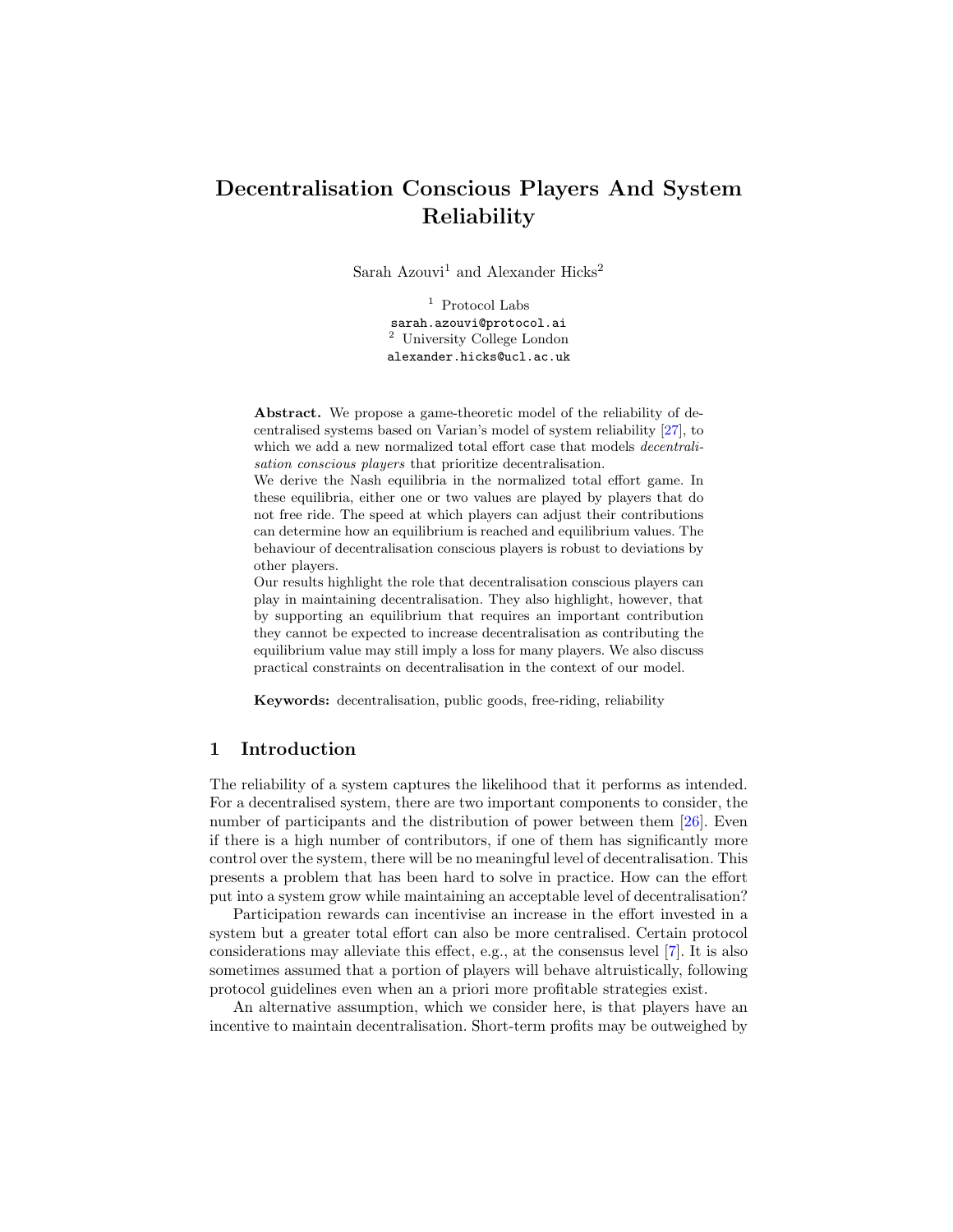the possible long-term profits associated with maintaining a reliable system. For example, the value of a cryptocurrency that is vulnerable to hostile takeovers may decrease so miners have an incentive to maintain decentralisation and preserve the value of the tokens they hold and continue to receive.

Three observations support this assumption. First, the market price of a cryptocurrency is linked to its security [\[9\]](#page-15-1). Second, numerous flaws have been identified in the incentive structure of cryptocurrencies [\[11,](#page-15-2)[21\]](#page-16-2), yet attacks based on these have scarcely been observed [\[23\]](#page-16-3). Third, a mining pool has previously acted to avoid controlling more than half of Bitcoin's hash rate [\[20\]](#page-16-4).

To further understand the rationality of maintaining decentralisation, this paper studies a game-theoretic model of decentralisation conscious players who prioritise decentralisation. With this model, we can analyse how such players will behave to ensure that a system remains decentralised, what effort they may contribute, and under which circumstances they will free-ride.

Our contributions The main contribution of this paper is the introduction and analysis of the normalised total effort game with decentralisation conscious players that extends Varian's system reliability model to decentralised systems.

We introduce our model based on the normalized total effort (NTE) function in the context of Varian's system reliability model [\[27\]](#page-16-0) in Section [2.](#page-1-0) In Section [3,](#page-3-0) we derive the two types of Nash equilibria between decentralisation conscious players in which players contribute the same amount or two distinct amounts while others free ride. We also consider the social optimum, in which players contribute the same effort while minimizing their costs to maximize decentralisation.

To understand how decentralisation conscious players will behave in real systems alongside selfish and Byzantine players, we study in Section [4](#page-6-0) the robustness of the previously derived equilibria when (i) the number of players change, which does not always affect the equilibrium; (ii) players deviate from the equilibrium, which can lead to a new equilibrium where players (possibly fewer) contribute a greater effort. Non-myopic players may, therefore, be incentivised to deviate from an equilibrium to reach a new equilibrium with fewer contributing players and a greater share of rewards.

Finally, we discuss in Section [6](#page-12-0) some practical constraints on decentralisation in relation to our model.

# <span id="page-1-0"></span>2 Modelling System Reliability And Normalized Total Effort

Varian's original model of system reliability (treated as a public good) considers three cases based on how the individual efforts  $x_i$  of players are factored in [\[27\]](#page-16-0). The weakest link case considers the minimal effort exerted by any one of the players i.e,  $F(x_1, \ldots, x_n) = \min_i(x_i)$ . The total effort case considers the sum of every player's efforts i.e.,  $F(x_1, \ldots, x_n) = \sum_{i=1}^n x_i$ . The best shot case considers the maximal effort exerted by any one of the players i.e.,  $F(x_1, \ldots, x_n) = \max_i (x_i)$ .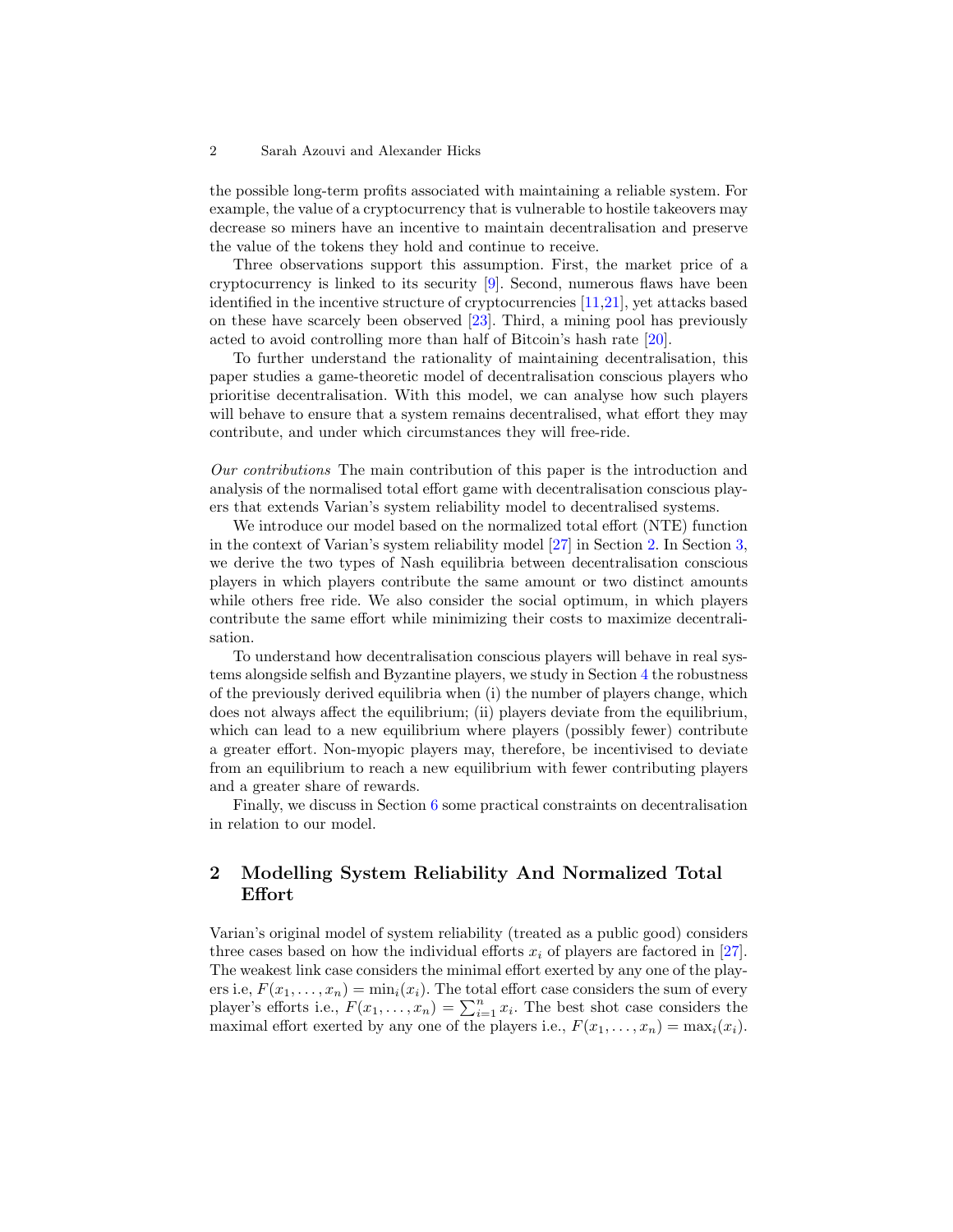Reliability will usually depend on a combination of these cases. For example, in the case of software security, a program's correctness can depend on the weakest link (the developer that introduces bugs), vulnerability testing depends on the total effort of all the testers, and the contributions of a system architect maps to the best shot case [\[4\]](#page-15-3).

For each case, the Nash equilibria can be computed with the expected pay-off  $u_i$  for a player i expressed as in Equation [1,](#page-2-0) as can be the social optimum based on social pay-off SP expressed as in Equation [2.](#page-2-1) The likelihood that the system operates successfully is captured by  $P(F(x_1, \ldots, x_n))$ , which is assumed to be differentiable, increasing, and concave. The parameter  $v_i$  is the value derived by player i of the system operating successfully, and  $c_i x_i$  is the cost to player i where  $c_i$  is a constant. The choice of a linear cost function of the form  $c_i x_i$  implicitly ignores more complex forms of cost and any fixed costs. This is a limitation but it is realistic in relevant cases e.g., the energy required to operate a computer may be valued at a fixed price per kilowatt-hours.

<span id="page-2-1"></span><span id="page-2-0"></span>
$$
u_i = P(F(x_1, \ldots, x_n))v_i - c_i x_i \tag{1}
$$

$$
SP = P(F(x_1, ..., x_n))(v_1 + ... + v_n) - \sum_{i=1}^{n} c_i x_i
$$
 (2)

The equilibria can be used to determine when free-riding can be expected to occur based on the form of  $F$ . For example, in the total effort case, the equilibrium is for players to free ride on the player who has the highest benefitcost ratio  $\frac{v_i}{c_i}$ . The social optimum, obtained by maximizing the social pay-off rather than the player's utility functions, can also reveal how selfish behaviour from the players will lead to an outcome that is different from the social optimum. This is the case in the total effort case used as an example. Players free ride on the player with the highest benefit-cost ratio, which amounts to less total effort than in the social optimum, and the "wrong" players (those with the smallest benefit-cost ratio) can be found to contribute that effort.

The takeaway from Varian's results is that centralisation emerges even in the total effort case that involves everyone's contributions, and that rational behaviour can conflict with the social optimum i.e., selfish behaviour can lead to a weaker system – a concept known as the price of anarchy [\[24\]](#page-16-5). If decentralisation is desired, this means that an alternative model that produces individual and social outcomes that support a decentralised and stronger system is required.

To model decentralisation, the relative contribution of every player in the system must be taken into account because while the total effort should be as high as possible, the effort must also be as evenly distributed as possible. In practice, however, there are trade-offs between maximizing total effort and distributing effort evenly. It is unlikely that every player will have the same capacity to contribute, so maximizing the total effort is likely to come at the cost of a uniform distribution of effort, and vice versa.

With this in mind, we define in Equation [3](#page-3-1) the normalized total effort (NTE) function based on the total effort and the maximal contribution. If the total effort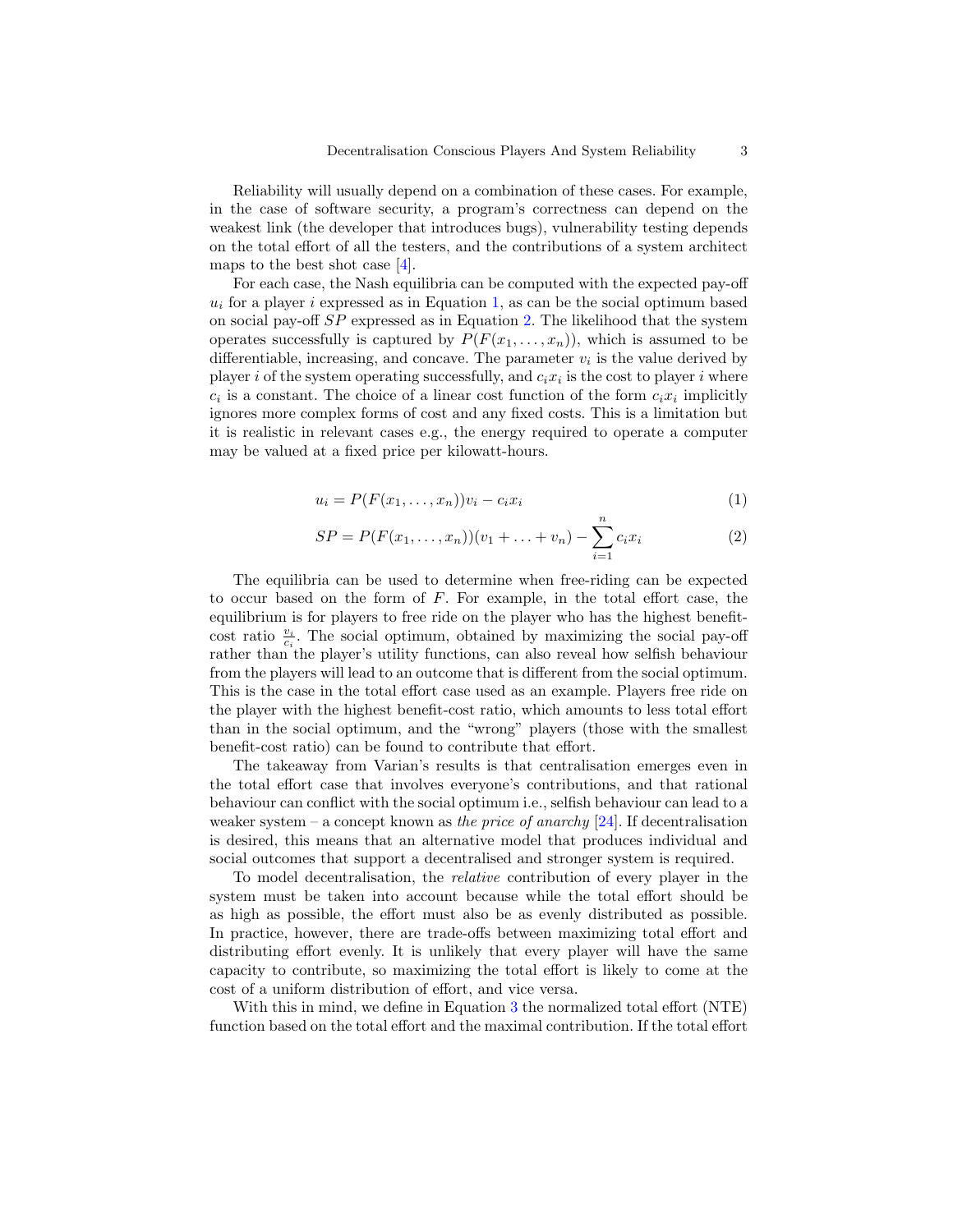is high but the maximal effort is also high then the NTE may not be as high as when the total effort is high but the maximal effort is low.

<span id="page-3-1"></span>
$$
F(x_1, ..., x_n) = \frac{\sum_{i=1}^n x_i}{\max_i(x_i)}
$$
(3)

The normalised total effort function is scale invariant i.e.,  $F(\alpha x_1, \ldots, \alpha x_n) =$  $F(x_1, \ldots, x_n)$  for any  $\alpha$ . This is because we are modelling players who care about decentralisation over total effort. The goal is to capture the fact that in systems that are designed to be decentralised, it is not only the total effort (studied by Varian) that matters but the distribution of effort and, in particular, how much the maximal contribution by a single player is as a portion of the total effort, which our measure captures. Finding a measure that captures both this and the benefits of a higher total effort is an open problem, and measures similar to ours (e.g., the work of Kwon et al. [\[22\]](#page-16-6)) suffer from the same limitation.

We show in Section [4](#page-6-0) that contributions can still be expected to increase given that other players who prioritize maximising their share of rewards exist. Thus, much like in software security, a decentralised system's reliability depends on nodes that are primarily concerned with decentralisation (normalised total effort) and nodes that are primarily concerned with higher contributions (and higher rewards) that increase the best shot and total effort. Because the best shot and total effort case have already been studied by Varian, our focus in this paper is the normalised total effort case.

# <span id="page-3-0"></span>3 Equilibria Between Decentralisation Conscious Players

We begin by studying the Nash equilibria of the NTE game defined below.

<span id="page-3-3"></span>Definition 1 (Normalized Total Effort Game). We call the normalized total effort game (NTEG) the game consisting of n players with costs  $(c_1, \ldots, c_n) \in$  $(\mathbb{R}^*_+)^n$ , valuations  $(v_1,\ldots,v_n) \in (\mathbb{R}^*_+)^n$ , contributions  $(x_1,\ldots,x_n) \in (\mathbb{R}_+)^n$ , utility functions defined by equations [3](#page-3-1) and [1,](#page-2-0) benefit-cost ratios  $\beta_i = \frac{v_i}{c_i}$  such that  $\beta_1 < \ldots < \beta_n$ , and where we assume a logarithmic reliability function  $P(F(x_1,...,x_n)) = \ln \left( \frac{\sum_{i=1}^n x_i}{\max_i(x_i)} \right)$  for  $\max_i(x_i) > 0$ . By convention we have  $P(F(0, \ldots, 0)) = 0$  i.e., a system with no contributions does not function.

$$
F(x_1, ..., x_n) = \frac{\sum_{i=1}^{n} x_i}{\max_i(x_i)}
$$
(3)

$$
u_i = v_i P(F(x_1, \dots, x_n)) - c_i x_i \tag{1}
$$

Two-player case We start by considering the simple case of a two-player game and the following theorem, which we prove in Appendix [A.](#page-17-0)

<span id="page-3-2"></span>Theorem 1. In a two-player NTEG, the Nash equilibria are for both players to contribute the same effort  $x_1 = x_2 = x_{eq}$  such that  $x_{eq} \leq \frac{1}{2} \min(\beta_1, \beta_2)$ .

Both players contribute the same effort when the equilibrium is played, which is the only possible "decentralised" solution.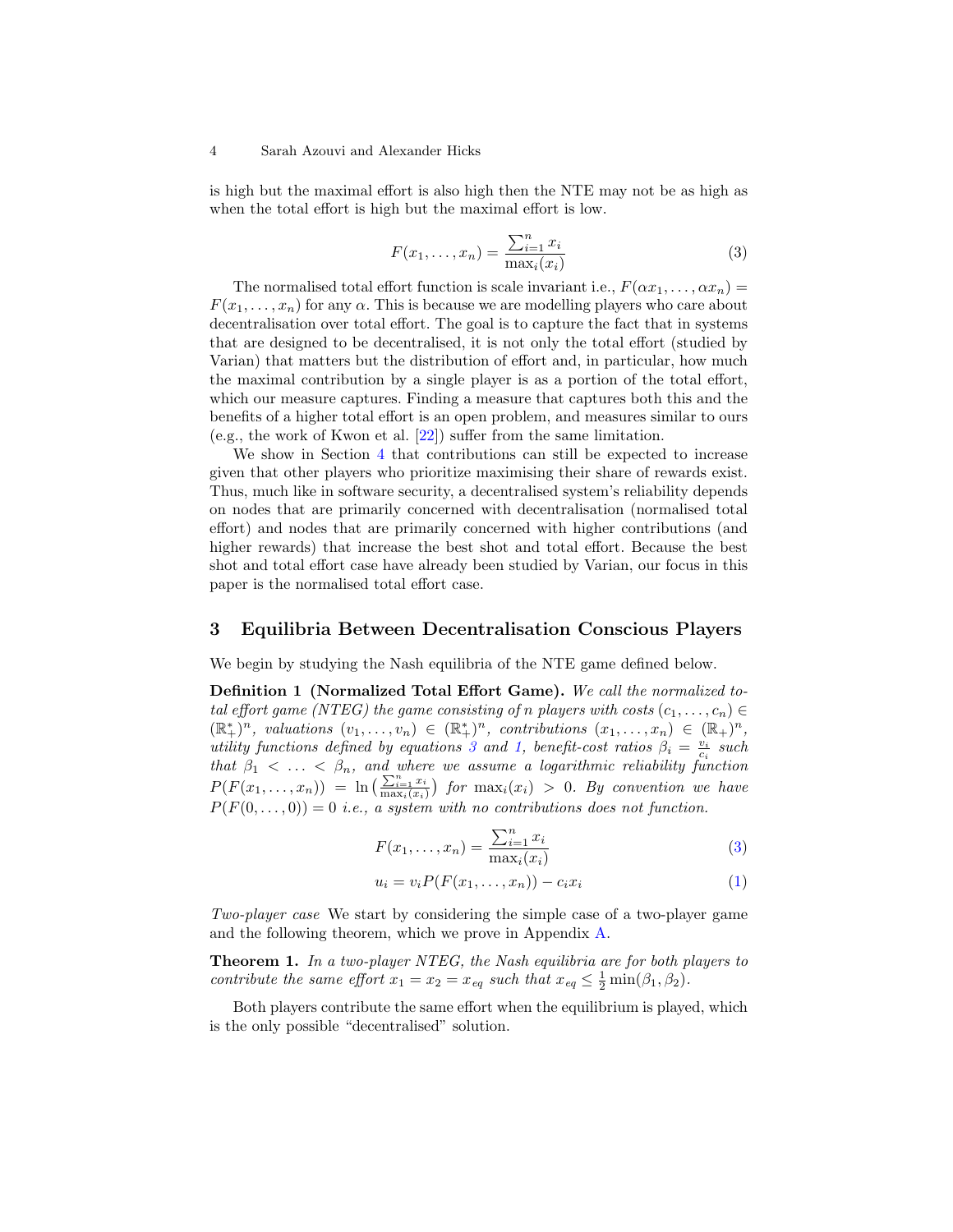<span id="page-4-5"></span>Multiplayer case For  $n > 2$  players, we prove the following in Appendix [B.](#page-17-1)

**Theorem 2.** In a  $n > 2$  player NTEG, there exist two types of equilibrium.

1. (1-value equilibria) players  $i+1$  to n (for  $1 \leq i < n$ ) contribute  $x_{eq}$  subject to the constraint expressed by Inequality  $\frac{1}{4}$  $\frac{1}{4}$  $\frac{1}{4}$  and players 1 to i with the smallest benefit-cost ratio free ride on them.

<span id="page-4-0"></span>
$$
\frac{1}{n-i}\beta_i \le x_{eq} \le \frac{1}{n-i}\beta_{i+1} \tag{4}
$$

2. (2-value equilibria) player i contributes  $x_m$ , players  $(i + 1 \text{ to } n)$  contribute  $x_M$ , where  $x_m < x_M$ , subject to the constraints in Inequality [5](#page-4-1) and Equa-tion [6](#page-4-2) and players 1 to  $i - 1$  free ride, for  $1 \leq i \leq n$  (with no players free riding if  $i = 1$ ).

<span id="page-4-1"></span>
$$
\frac{1}{n-i+1}\beta_i < x_M < \frac{1}{n-i}\beta_i \tag{5}
$$

<span id="page-4-2"></span>
$$
x_m = \beta_i - (n-i)x_M \tag{6}
$$

We highlight Lemma [1](#page-4-3) (proven as part of the proof) that we will reuse later.

<span id="page-4-3"></span>**Lemma 1.** If there exist two contributing rational players whose contributions are strictly less than  $\max_i(x_i)$  and who play their best strategy, then those players must have the same benefit-cost ratio.

Unless specified otherwise, we denote by  $x_{eq}$  the value played by the players or bulk of players in the 1-value or 2-value equilibrium, respectively. For both types of equilibrium, the lower  $x_{eq}$  is the more decentralised the system is, as more players can contribute and the less free-riding there is.

The fact that one equilibrium is for all players to contribute the same amount of effort makes sense as the NTE function encodes the social goal of maximizing decentralisation. It also prevents the perverse effects of any feedback loops that enable some players to contribute increasingly more than other players.

The 2-value equilibrium is less expected. It shows that, even if some players cannot match the other players' contributions (due to their own costs or valuation), they may still be incentivised to contribute.

#### 3.1 The impact of a reward

The equilibria we have derived above include the case where everyone contributes no effort. Adding a reward function  $R_i(x_1, \ldots, x_n)$  to the utility function, as in Equation [7.](#page-4-4) (e.g., cryptocurrency mining rewards) is a way of explicitly incentivising non-zero contributions, particularly from new players.

<span id="page-4-4"></span>
$$
u_i = P(F(x_1, ..., x_n))v_i - c_ix_i + R_i(x_1, ..., x_n)
$$
\n(7)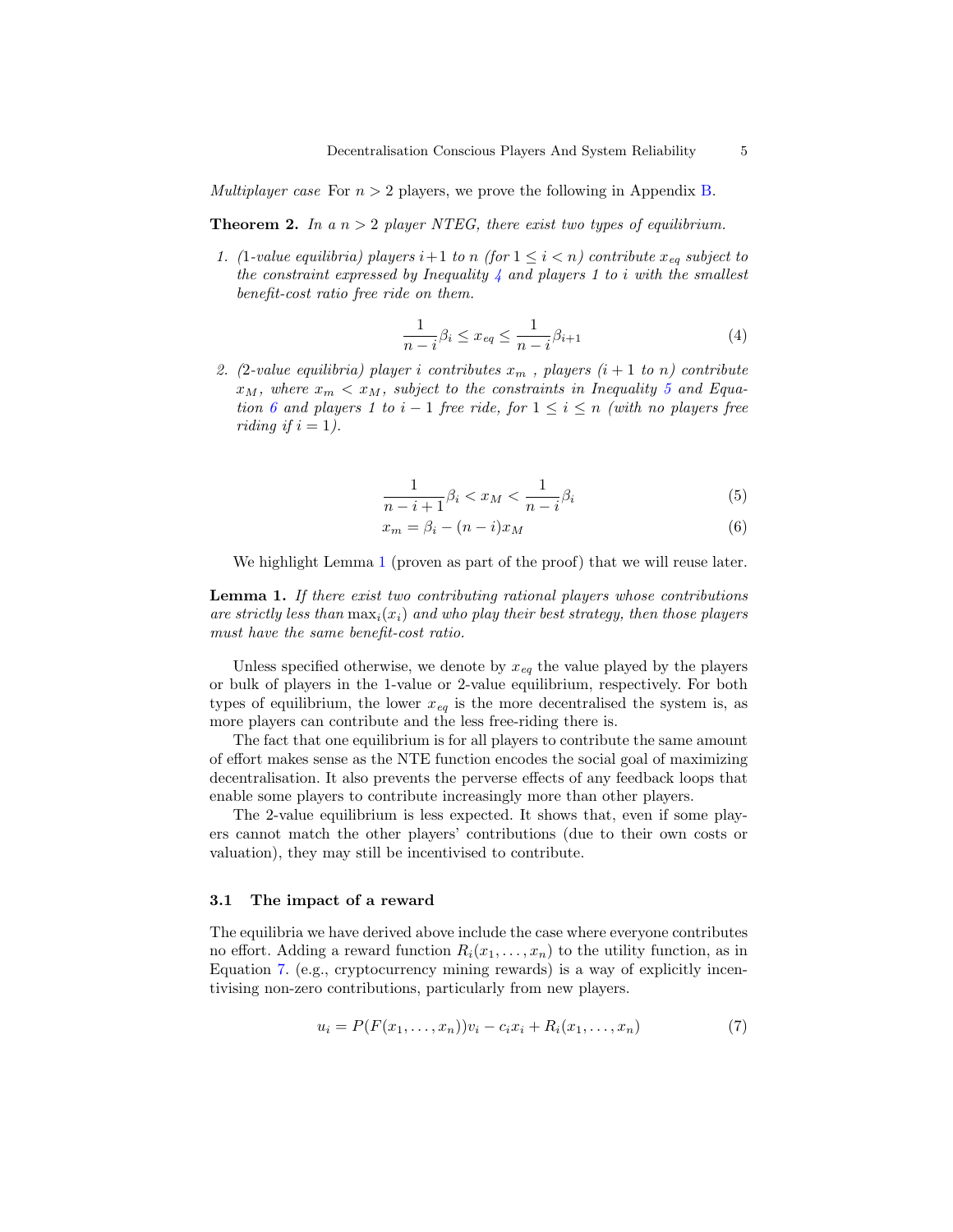A reward separate from the valuation v models the compensation for the effort invested in the system rather than the benefit derived from being able to use the system. In practice, it may be a constant  $R$  that can be won by players with a probability proportional to the effort they contribute. Under certain conditions, this is an optimal allocation rule [\[14\]](#page-16-7) so we restrict ourselves to this case.

$$
R_i(x_1,...,x_n) = \begin{cases} R \frac{x_i}{\sum_{j=1}^n x_j}, & \text{if } \max(x_1,...,x_n) > 0\\ 0, & \text{if } \max(x_1,...,x_n) = 0 \end{cases}
$$
 (8)

This removes the  $x_{eq} = 0$  equilibrium without significantly affecting other equilibria. In the two-player case, an equilibrium still involves the two players contributing the same value  $x$  subject to different constraints and under the additional assumptions that  $R < \min(v_1, v_2)$ . This expresses the fact that the player's valuations of the system must be at least greater than the value of the reward – it would make little sense to gain a reward that is greater than the value of the system functioning. We prove the following theorem in Appendix [C.](#page-19-0)

<span id="page-5-0"></span>**Theorem 3.** In a two player NTEG with reward  $R < min(v_1, v_2)$  there exist infinite Nash equilibria where both players contribute the same value x such that

$$
\begin{cases}\n\frac{c_1}{4R}((R\frac{1-\sqrt{\Delta'_1}}{2c_1})^2 - \beta_1^2) < x < \frac{c_1}{4R}((R\frac{1+\sqrt{\Delta'_1}}{2c_1})^2 - \beta_1^2) \\
\frac{c_2}{4R}((R\frac{1-\sqrt{\Delta'_2}}{2c_2})^2 - \beta_2^2) < x < \frac{c_2}{4R}((R\frac{1+\sqrt{\Delta'_2}}{2c_2})^2 - \beta_2^2) \\
\Delta'_1 = 1 + 4\frac{c_1}{R}(\frac{v_1^2c_1}{R} + \frac{v_1}{c_1}) \text{ and } \Delta'_2 = 1 + 4\frac{c_2}{R}(\frac{v_2^2c_2}{R} + \frac{v_2}{c_2}).\n\end{cases}\n\tag{9}
$$

We leave the multiplayer analysis as future work.

#### 3.2 Social optimum

 $with$ 

An insight from Varian's work is that the equilibria and social optima are not necessarily the same e.g., the total effort social optimum involves players contributing much more than in the Nash equilibrium [\[27\]](#page-16-0).

In the NTE case, the social optimum is for players to contribute the smallest non-zero amount possible as this maximizes the level of decentralisation while minimizing their costs. If all contributions are equal then in most cases it is also a Nash equilibrium. This convenient outcome is expected from our choice of NTE that reflects a desire to ensure that the social goal of decentralisation is met, so the NTE function is well defined in that sense. The only exception is when the benefit-cost ratio of some players is too low as they then free-ride.

Figuring out an acceptable minimal contribution can be straightforward when it is possible to impose a minimum contribution. Ethereum's implementation of proof-of-stake does this, but not all systems impose a minimum contribution.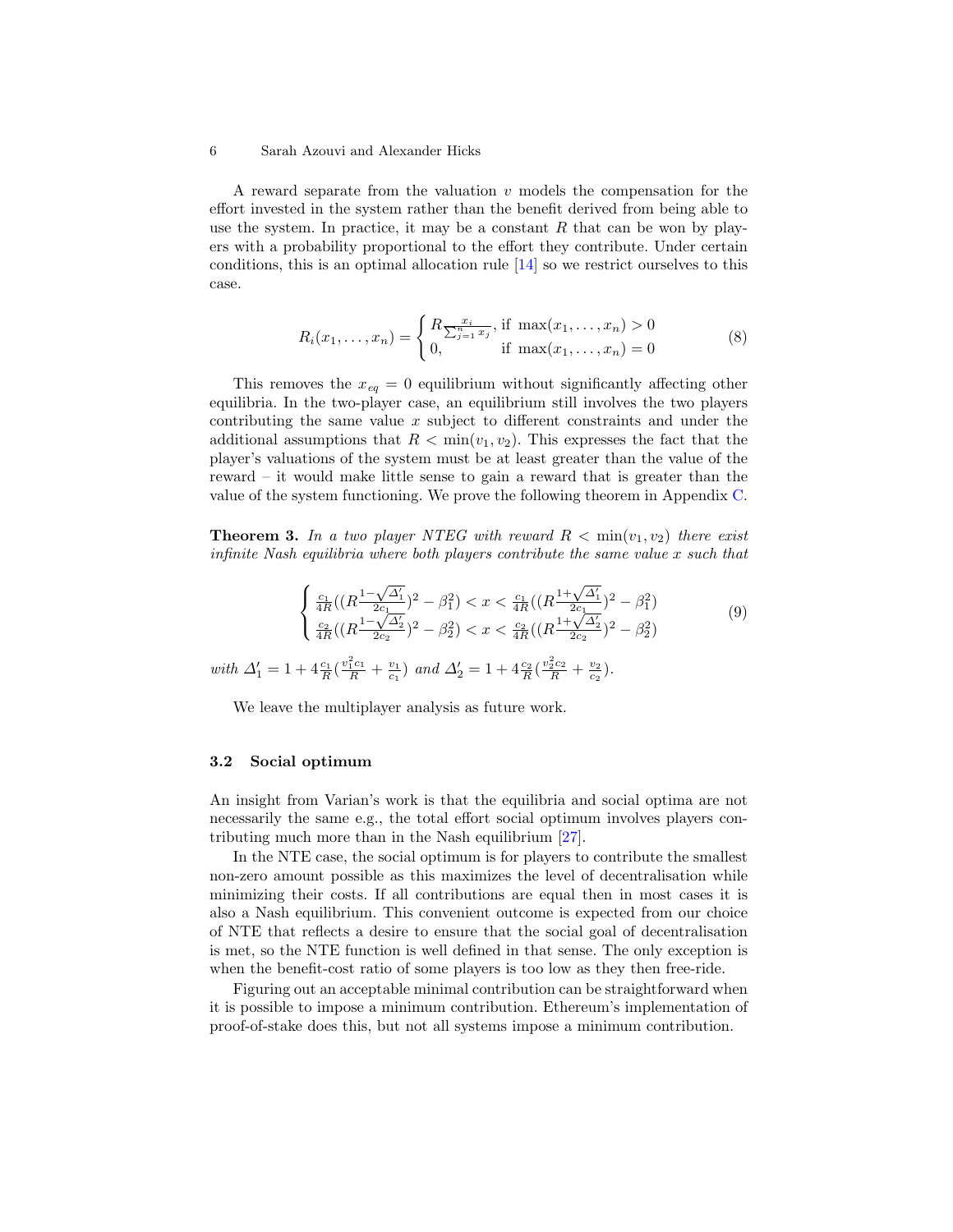# <span id="page-6-0"></span>4 Robustness Of Decentralisation Conscious Players to Variations By Others

In practice, players may leave or join the game, as well as increase or decrease their contributions because of selfish behaviour or, more generally, Byzantine faults. Thus, it is important to analyse how decentralisation conscious players tolerate variations in the actions of other players. We do this by studying how the equilibria for the NTEG change after such events.

In the analysis that follows we will be using a result derived in the proof of Theorem [2,](#page-4-5) which is that for each player  $j$  the best response to (fixed) contributions of other players is as follows.

1. if  $\sum_{i \neq j} x_i < \beta_j$ , contribute min $(\max_{i \neq j} (x_i), \beta_j - \sum_{i \neq j} x_i)$ 2. if  $\sum_{i \neq j} x_i \geq \beta_j$ , contribute zero.

Equivalently, player's j best response can be written as in Equation [10.](#page-6-1)

<span id="page-6-1"></span>
$$
\max\{0, \min(\max_{i \neq j} (x_i), \beta_j - \sum_{i \neq j} x_i)\}\
$$
 (10)

In this section, we note  $n$  the number of contributing players.

#### 4.1 Change in number of players

#### New player joining

1-value equilibrium We first consider the case where the players play the 1-value equilibrium described in Theorem [2.](#page-4-5) If one player joins the game, the robustness of the equilibrium depends both on  $x_{eq}$  and on the benefit-cost ratio  $\beta$  of the new player. From Condition [4,](#page-4-0) we have that  $x_{eq} \leq \frac{1}{n} \beta_j$ ,  $\forall 1 \leq j \leq n$ .

We proceed as follows. For different values of  $x_{eq}$  we study what would be the new player's best response  $x<sub>new</sub>$  and whether they would join the game i.e., contribute a non-zero effort. We then look at whether the introduction of a new player playing  $x_{\text{new}}$  disrupts the equilibrium for the rest of the players i.e., whether having *n* players play  $x_{eq}$  and one player play  $x_{new}$  is still an equilibrium. We find that the original n players change their contributions if and only if  $\beta > \beta_1$ and  $\frac{1}{n+1}\beta_1 < x_{eq} < \frac{1}{n}\beta$ . We prove this result in Appendix [D.](#page-20-0)

<span id="page-6-2"></span>Theorem 4. In a NTEG that is in a state of 1-value equilibrium with n players contributing  $x_{eq}$ , the introduction of a new player with benefit-cost ratio  $\beta$  changes the value played by the other players if and only if  $\beta > \beta_1$  and  $\frac{1}{n+1}\beta_1 < x_{eq} < \frac{1}{n}\beta.$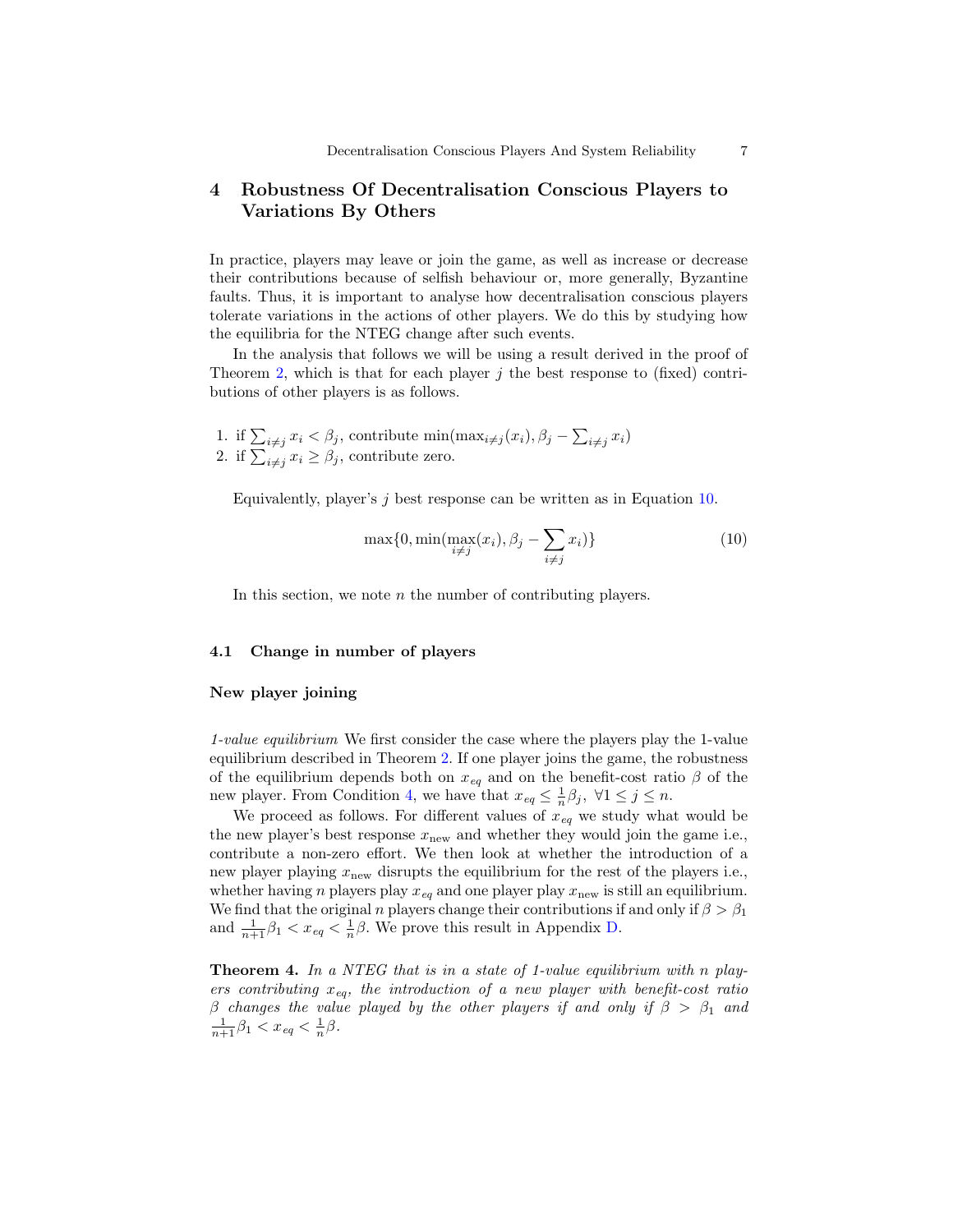2-value equilibrium In the case where the players were initially in a 2-value equilibrium, we have the following theorem, which we prove in Appendix [E.](#page-21-0)

<span id="page-7-1"></span>Theorem 5. In a NTEG that is in a state of 2-value equilibrium with player 1 playing  $x_1$  and the other  $n-1$  players playing  $x_{eq}$ , the introduction of a new player with benefit-cost ratio  $\beta$  does not change the value played by the other players unless  $\sum_{i=1}^{n} x_i < \beta$  or  $\beta_1 < \beta$ .

We now consider how the utility of each player changes following the introduction of a new player. If the new player contributes a strictly positive effort and the value played at equilibrium stays unchanged for the other players it is clear that the introduction of a new player increases everyone's utility as it increases the reliability of the system without changing anyone's cost. When the equilibrium is changed, if only one player (player 1) leaves the system, then this is simply a player replacement and the reliability of the system stays the same. Player 1 increases their utility in this case as the reliability of the system is the same as before but their cost is now zero.

However, from the proof of Theorem [4](#page-6-2) we have that a new player could potentially incentivise more than one player to decrease their contribution. Lemma [1](#page-4-3) tells us that this means that the players would potentially need many iterations before reaching a new equilibrium if they reach one, where only one or two values are played. Although it could be presumed that a new player joining should increase the reliability of the system, this result shows that if one or more players have to decrease their contributions then it is not clear that the final reliability of the system will be higher with  $n + 1$  player than with the original n players. We study simulations of equilibrium disruption in Section [5](#page-9-0) and leave a rigorous study of the outcome of the new game as an open problem.

<span id="page-7-2"></span>Player leaving the game In the case where a player leaves the game, we have the following theorem, which we prove in Appendix [F.](#page-21-1)

**Theorem 6.** In the NTEG, if the n players are playing a 1-value Nash equilibrium, the removal of a new player with benefit-cost ratio  $\beta_i$  does not change the value played by the other players.

If other contributions stay unchanged, a player leaving the system decreases the reliability of the system as it renders it more centralised. The utilities of the remaining players will therefore always decrease in this case.

#### 4.2 Deviation from an equilibrium

<span id="page-7-0"></span>We now consider the case where one player (player  $k$ ) deviates from the equilibrium and changes their contribution to  $x_{k_0}$ . We are concerned with the response of the  $n-1$  other players and what new equilibrium is reached, regardless of whether it will be the best strategy for player k to keep their value  $x_{k_0}$  in the new equilibrium (i.e., player  $k$  may be irrational). We prove the following theorem in Appendix [G](#page-21-2)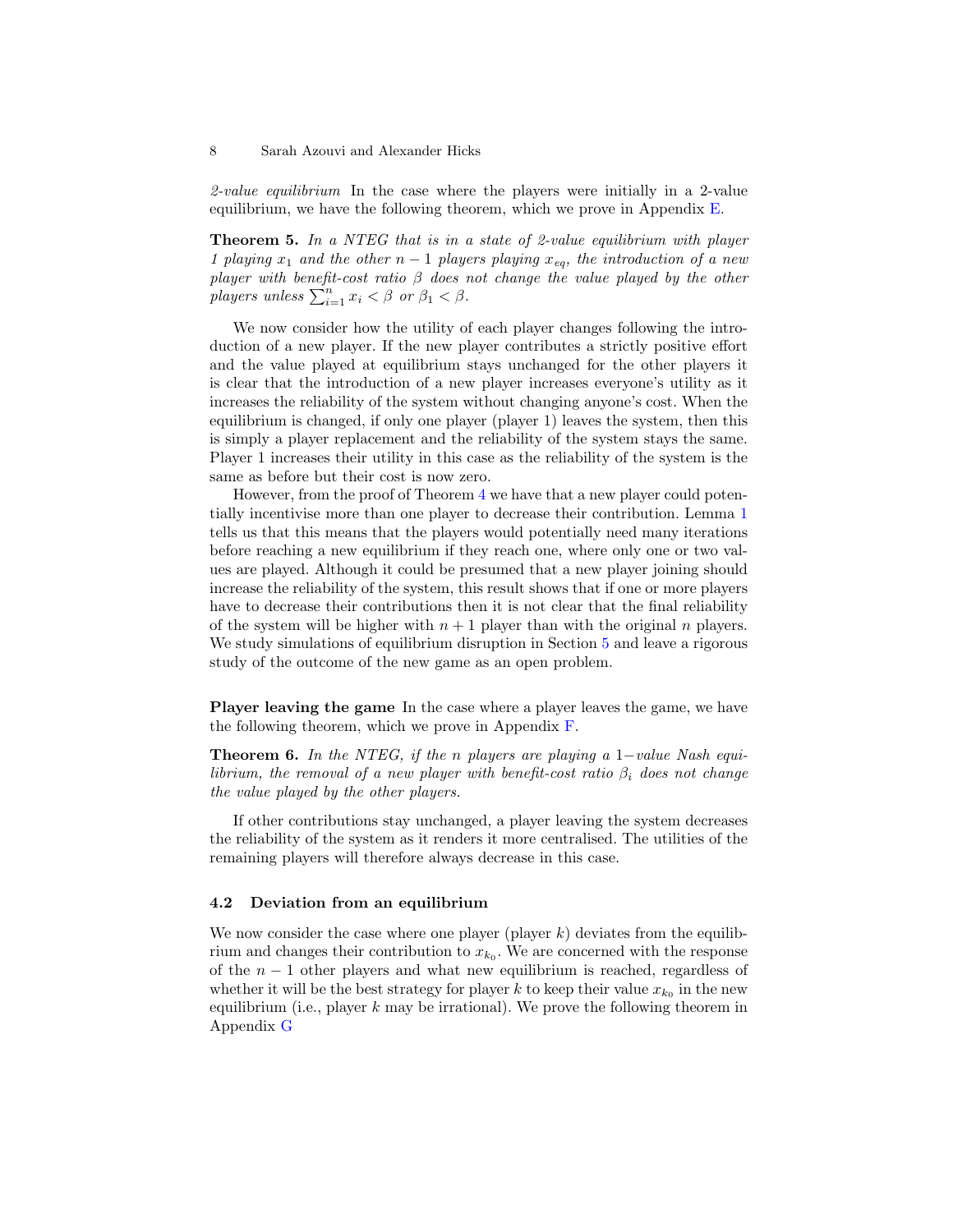**Theorem 7.** In the NTEG with n players contributing the same value  $x_{eq}$  at the equilibrium, the deviation of player k with benefit-cost ratio  $\beta_k$  to a new value  $x_{k_0}$  does not change the value played by the other players unless  $x_{k_0} > x_{eq}$ .

In the 2-value equilibrium, the results are very similar. We prove the following theorem in Appendix [H.](#page-22-0)

<span id="page-8-0"></span>**Theorem 8.** In the NTEG with n players playing a 2-value equilibrium where players 2 to n play the same value  $x_{eq}$  at the equilibrium, the deviation of player k with benefit-cost ratio  $\beta_k$  to a new value  $x_{k_0}$  changes the value played by the other players unless in the specific case where player 1 is deviating to a new value  $x_{k_0} \neq x_1$  and for all  $2 \leq j \leq n$  we have (1)  $x_{k_0} < x_{eq}$  (2)  $\beta_j > (n-2)x_{eq} +$  $x_{k_0} + \max(x_{k_0}, x_{k_0})$  and (3)  $(n-2)x_{k_0} + x_{k_0} < \beta_2$ .

In the case where the players do not change their equilibrium after an irrational player deviates (i.e.,  $x_{k_0} < x_{eq}$ ) the utility of players will decrease as reliability will be lower for the same costs and contributions.

In the other case, before the other players can adjust their contribution, their utility will also decrease, and in some realistic cases, players may not be able to change their contribution as we discuss in Section [6.](#page-12-0) This is an undesirable effect defined as immunity by Abraham et al. [\[2\]](#page-15-4) in the context of distributed systems where one or more irrational players can negatively impact the utility of rational players. If players can change their contributions, the reliability functions could go up or down depending on the new value  $x_{eq}$  and the benefit-cost of other players (i.e., whether they will free ride).

After the deviation from player  $k$ , we have from Condition [10](#page-6-1) that each player *i* such that  $x_{k_0} \geq \frac{\beta_i - (n-2)x_{eq}}{2}$  changes their contribution to  $x_{i, new} =$  $\beta_i - x_{k_0} - (n-2)x_{eq}$  or zero if that value is negative, and each player i such that  $x_{k_0} \leq \frac{\beta_i - (n-2)x_{eq}}{2}$  changes their contribution to  $x_{k_0}$ .

In Lemma [1,](#page-4-3) we showed that if there exists two contributing rational players whose contributions are strictly less than  $\max_i (x_i)$ , then those players must have the same benefit-cost ratio. This is true regardless of the existence of an irrational player. Since we assume that all the benefit-cost ratios are different, this means that there can be at most one rational player playing strictly less than the maximum value  $x_M$ . According to the strategy defined in Condition [10,](#page-6-1) no rational player is incentivised to play more than  $\max_i (x_i)$ . Thus, even after players adjust their contributions we will still have  $\max_j (x_j) = x_{k_0}$  and, following the deviation, the bulk of the players will align with the deviating players or free ride, except for one rational player. By setting  $x_{k_0}$  high enough, the deviating player could ensure that many players switch to free-riding, which could pose a threat to the system if it facilitates one party taking control of the system (e.g., a 51% attack).

#### 4.3 Non-myopic players

Motivated by Brünjes et al.  $[13]$ , we consider non-myopic players deviating from the equilibrium. The utility function of such players accounts for the effects an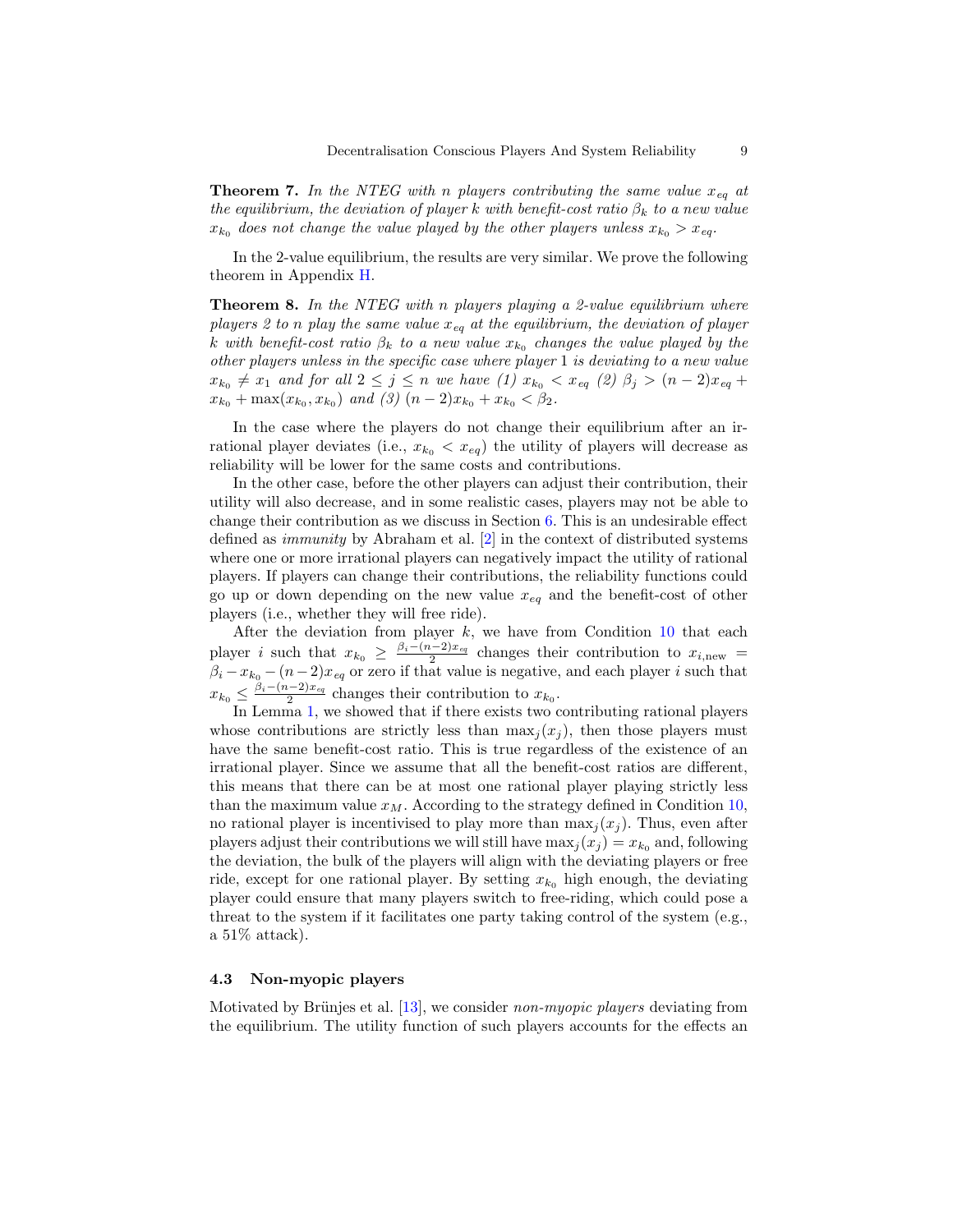action will have on the other players, unlike Nash equilibria that consider the best response of players given that the other players' strategies are fixed.

In the previous section, we have seen that a player deviating from the equilibrium may disrupt the best response of the other players and lead to a new equilibrium. In a Nash equilibrium, assuming that other players keep their contribution unchanged, deviating means that one's utility is reduced, but this does not account for the possibility of a new equilibrium being reached. A new equilibrium (if reached) may be a better equilibrium for the deviating player if their utility is higher in the new equilibrium.

Does a non-myopic player have incentives to deviate from the equilibria we have derived? We have established that a condition to disrupt the equilibrium is to change one's contribution to a value  $x_{k_0} > x_{eq}$ . We have also observed that by setting this value high enough, the deviating player can cause some players to free ride. In a NTEG without a reward, the new equilibrium would, therefore, have fewer contributing players with greater contributions. In a 1-value equilibrium, this would mean we have  $F(x_1, \ldots, x_n) = n_{\text{new}} < n$  where  $n_{\text{new}}$  is the new number of contributing players. However, because  $x_{k_0} > x_{eq}$ , the cost will be higher and this strategy is therefore not rational as the new equilibrium results in less utility for the deviating player and the other players.

In a NTEG with reward, however, fewer players implies a greater share of rewards. Thus a non-myopic player may be incentivised to deviate from an existing equilibrium to reach a new one with fewer contributing players.

This suggests that a fixed proportional reward may increase centralisation. Designing a protocol with a variable reward such that players would earn similar revenue regardless of the number of players is an open problem due to the pseudonymous nature of systems like cryptocurrencies. Another alternative is to rely on a fixed reward but design the system such that it is not possible to increase one's contribution, as in proof-of-personhood schemes [\[12\]](#page-16-9).

#### 4.4 Coalition-resistance

A group of miners may decide to form a coalition if this increases their expected gain, even if doing so centralises the system. In this case a coalition is equivalent to having one player contributing  $X = \sum_{i \in [i_1, ..., i_c]} x_i$  for all the players  $(i_1, \ldots, i_c)$  in the coalition instead of having each contributing separately. Because the sum of the efforts stay the same but the maximum effort potentially increases,  $F(x_1, \ldots, x_{i_1}, \ldots, x_{i_c}, \ldots, x_n) \geq F(x_1, \ldots, X, \ldots, x_n)$ . Thus, the utility of decentralisation conscious players decreases when they form a coalition i.e., they are not incentivised to create coalitions.

# <span id="page-9-0"></span>5 Dynamics Of Decentralisation Conscious Players

As we have shown, there are many possible equilibria, each corresponding to different equilibrium values. How an equilibrium is reached i.e., how quickly and how many players reach it, as well as which equilibrium value is reached could depend on several factors that we look at in this section.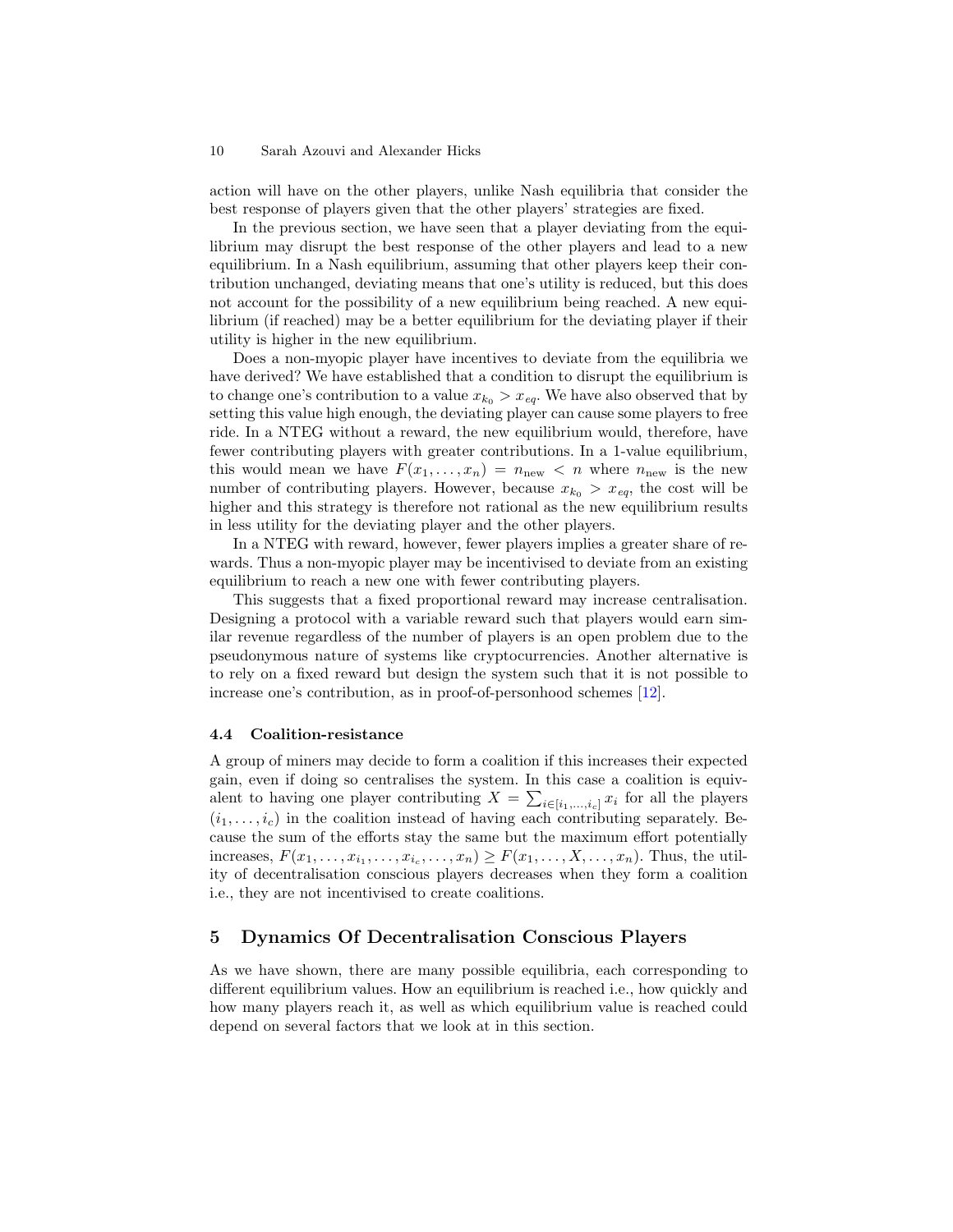<span id="page-10-0"></span>

Fig. 1: Without constraints on contribution changes players can reach an equi-librium (Figure [1a\)](#page-10-0) but may also oscillate indefinitely (Figure [1b\)](#page-10-0).

Methodology Using a Python script, we simulate the NTEG where each player computes their best strategy at each time unit. By iterating over multiple time units we observe how players (simultaneously) re-evaluate their contributions based on the effort of other players in the previous time unit. The scenarios we simulate are not exhaustive but highlight interesting behaviour, the benefit-cost ratios were chosen randomly within a range.

Random initial values To observe how an equilibrium is reached, we initialize a NTEG with 10 players to which we assign random initial values (contributions, costs, benefits) and look at how they change their contributions until an equilibrium is reached. (The same initial contributions and benefit-cost ratios are used for every simulation.) According to the strategy defined by Equation [10,](#page-6-1) no decentralisation conscious player is incentivised to contribute more than other players hence the player that has the maximum contribution in step 1 of the game (set by nature's move) will be reducing their contribution in the next step. On the other hand, other players with a high enough benefit-cost ratio will be incentivised to increase their contributions to the maximum value in step two of the game.

Under ideal conditions i.e., when the maximum contribution  $x_{\text{max}}$  is such that  $nx_{\text{max}} < \min_i \beta_i$ , the equilibrium is reached after a few steps. Players with the greatest benefit-cost ratios align their contributions to the maximum value (except perhaps for one of them, resulting in a 2-value equilibrium) while the remaining players free ride, as shown in Figure [1a.](#page-10-0)

In other cases, as shown in Figure [1b,](#page-10-0) some players may keep oscillating indefinitely. For these players, it must be the case that  $\beta_i < nx_{eq}$ , else playing  $x_{eq}$ at the same time as other players will be their best strategy and an equilibrium will be reached. Thus whenever everyone is playing  $x_{eq}$  at one time unit, they decrease their contributions to  $\beta_j - nx_{eq}$  in the next step. However, after other oscillating players have also decreased their contributions, it is now the best strategy to go back to  $x_{eq}$ , and so on. This is due to players being myopic, not anticipating that other players will increase their contributions at the same time as them.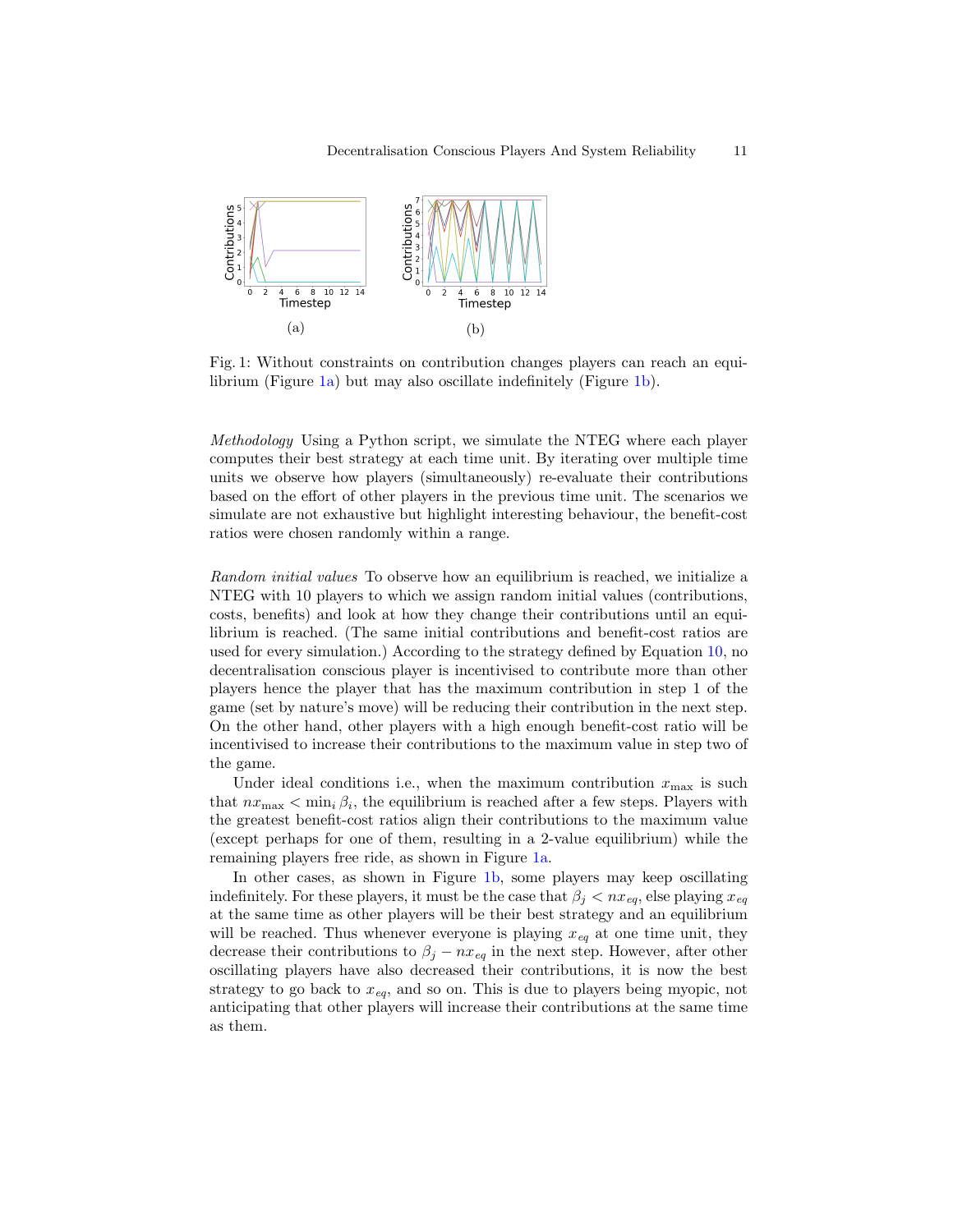<span id="page-11-0"></span>

Fig. 2: Oscillations disappear with constraints on contribution changes. The speed at which equilibria are reached depends on the constraints (slower with  $\Delta = 0.1$ , faster with  $\Delta = 0.5$ ), as do the type of equilibria (1-value with  $\Delta = 0.1$ , 2-value  $\Delta = 0.3$  or 0.5) and equilibrium value (greater with  $\Delta = 0.3$  or 0.5).

Constraints on the rate of change of contributions. To avoid the unrealistic case where players oscillate forever we constrain the change in each player's contribution from one time unit to another by a factor  $\Delta$ . This dampens the oscillations and allows players to converge to an equilibrium.

Because  $\Delta$  affects how quickly players can converge to an equilibrium, the equilibrium that is reached varies with  $\Delta$ . For example, in the case where  $\Delta = 0.1$ participants are allowed to change their contributions by at most 10% from one time unit to another and a 1-value equilibrium is reached, as shown in Figure [2a.](#page-11-0) When  $\Delta = 0.3$  or  $\Delta = 0.5$ , a 2-value equilibrium is reached, as shown in Figures [2b](#page-11-0) and [2c.](#page-11-0) Keeping this in mind we will, however, stick to the  $\Delta = 0.1$ case in most of the simulations that follow for simplicity as the overall player behaviours i.e., players increasing their contribution or free-riding are the same although the final equilibrium differs.

We have also computed the different values of the reliability in each case but did not observe any clear pattern. Whether there is a pattern that is not clearly observable is left as an open problem.

Not only is a constraint on the change in the effort of players useful for them to efficiently converge to an equilibrium, it is also realistic. Players in real life are likely to understand the adverse effects of over correcting and are also likely to have constraints on how much they can change their effort (at least upwards) due to the cost of doing so. We discuss this constraint further in the next section, in relation to resource scarcity.

Moreover, every player updating their contributions at the same time is not a realistic assumption either. Bounding the change of contribution of each player from one step to another also helps get closer to a continuous time model.

Constraints on total effort Another constraint that can be implemented is a limit on the overall change in the effort of all players i.e., the total effort. This models the constraint that the stock of resources used to contribute effort (e.g., new hardware) may be limited at any point in time. Figure [3a](#page-12-1) shows that in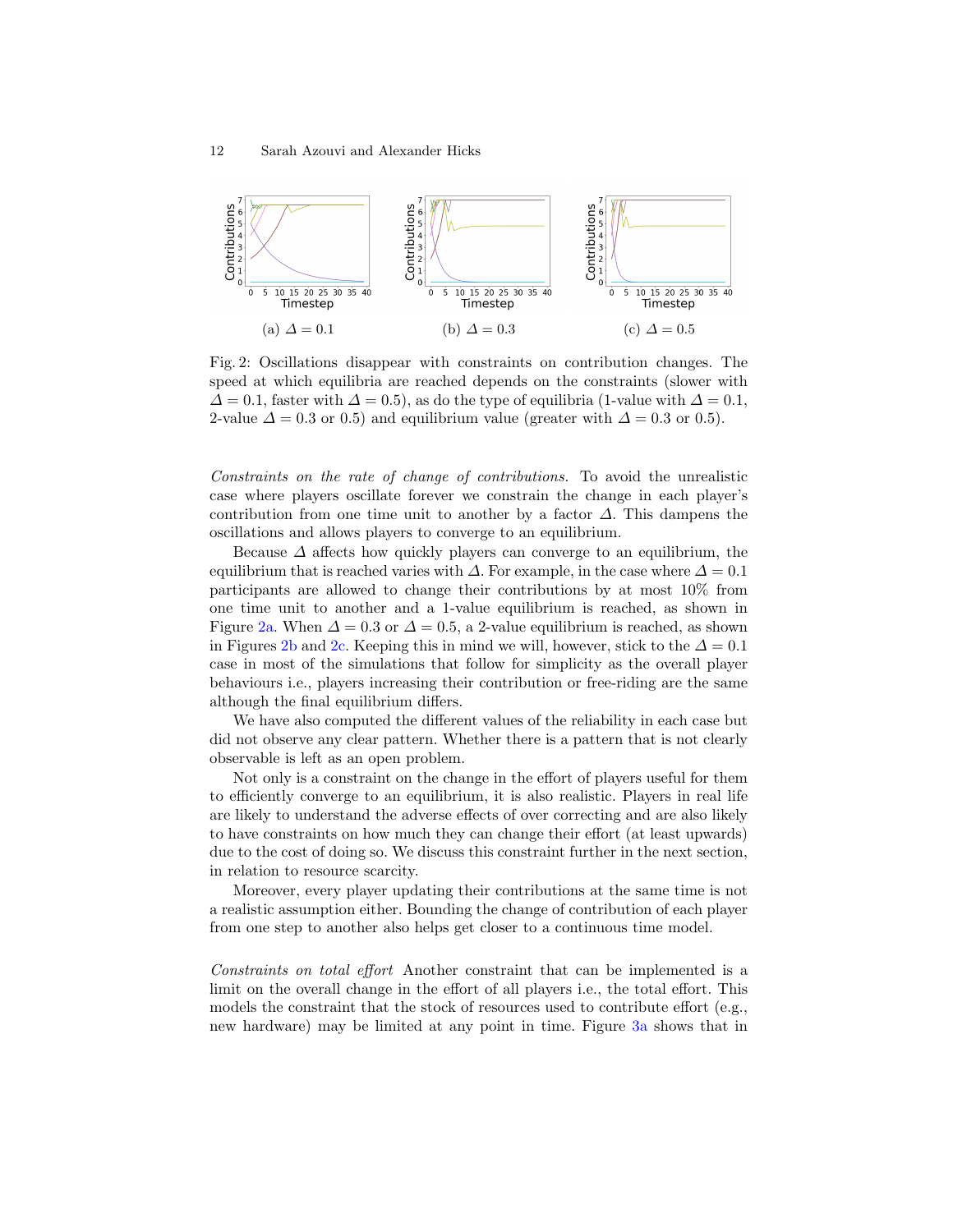<span id="page-12-1"></span>

Fig. 3: Constraining the total effort can increase free-riding and reduce equilibrium values (Figure [2a\)](#page-11-0), as can reductions in contributions being easier than increases (Figures [3b](#page-12-1) and [3c\)](#page-12-1).

this case, some players may not be able to change their contribution enough to converge to the equilibrium and, therefore, switch to free riding.

Since it is usually easier to reduce one's contribution than to increase it, we also simulate the game with different constraints on the increase and the decrease of contributions from one step to another. We see in Figures [3b](#page-12-1) and [3c](#page-12-1) that a 2-value equilibrium is reached, although the relative constraints on increasing and decreasing contributions result in different equilibrium values. The value played by the bulk of the player  $x_{eq}$  is higher when there is a greater constraint on the increase of contributions than on the decrease. This is because players can more rapidly reach the new maximum value. As a consequence, the second value played at the equilibrium is smaller.

Disruptions to an equilibrium A new player joining the game when it is in a 1-value equilibrium (which happens according to the conditions defined in Theorem [4\)](#page-6-2) can lead to a new equilibrium being reached after a few steps, as shown in Figure [4a](#page-13-0) in the case of a strong constraint.

When an equilibrium is disrupted by a player deviating from the equilibrium, players that increase their contribution to contribute more effort than the equilibrium value incentivise other decentralisation conscious players to free ride or increase their effort to reach a new equilibrium value if it is allowed by their benefit-cost ratio. This is shown in Figure [4b,](#page-13-0) in the case of a strong constraint.

# <span id="page-12-0"></span>6 Discussion

#### 6.1 The role of decentralisation conscious players

Our model and choice of NTE function shows that decentralisation conscious players can help maintain a decentralised system. However, as Theorems [7](#page-7-0) and [8](#page-8-0) show, decentralisation conscious players only ever increase their effort in response to another player increasing their contribution at the cost of decentralisation. They maintain decentralisation within the constraints of their benefit-cost ratio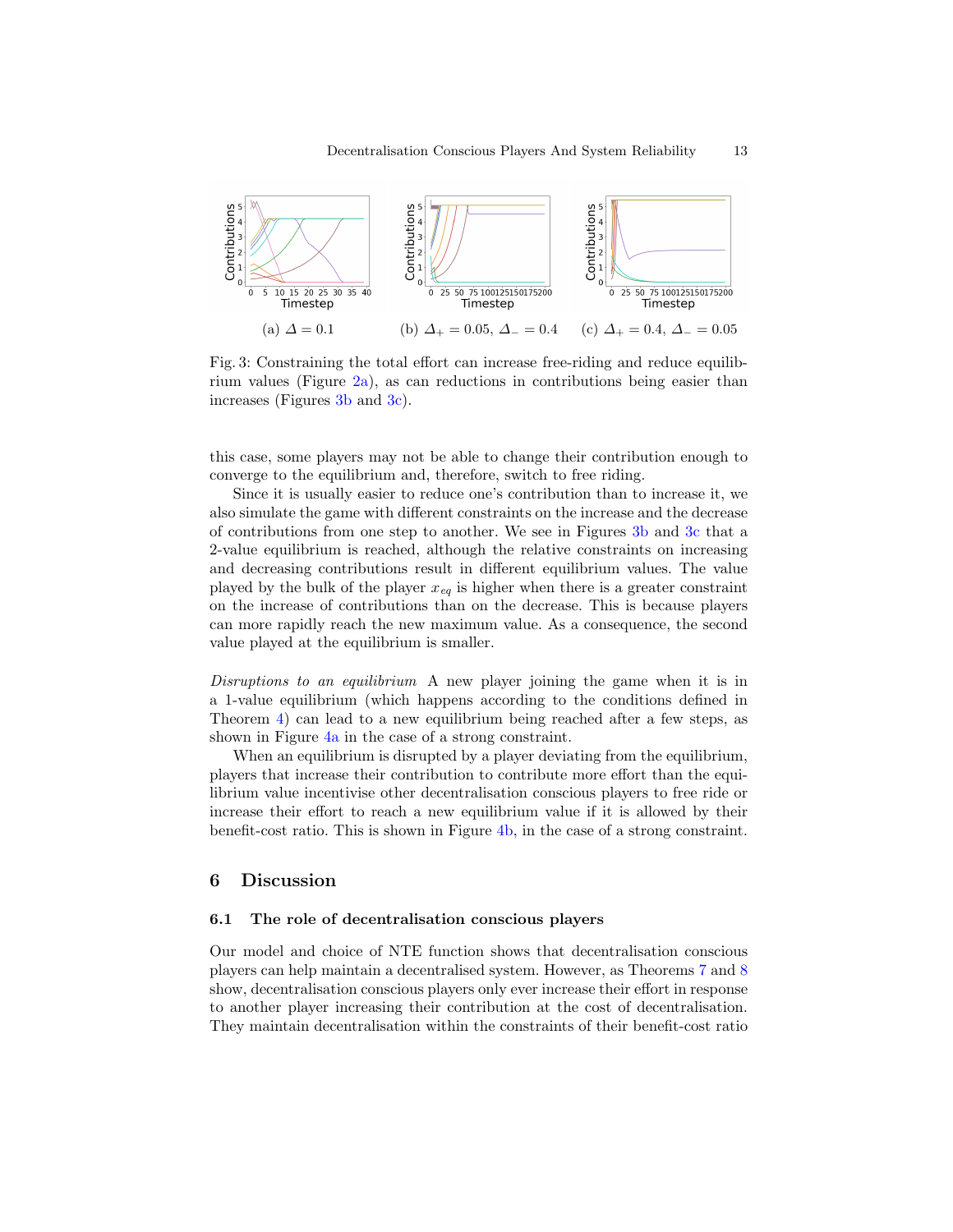<span id="page-13-0"></span>

joins ates

Fig. 4: Disruptions to an equilibrium due to a new player joining or a player deviating lead to new equilibriums.

but ignore players that free ride after their benefit-cost ratio no longer allows them to contribute.

Because decentralisation conscious players can only maintain a pre-existing level of decentralisation and can be leveraged by selfish players to implement a minimum benefit-cost ratio that acts as a form of gate-keeping against players with lower benefit-cost ratios, there is a distinction between decentralisation conscious players and altruistic players that operate regardless of their benefit-cost ratio. This suggests that new mechanisms dictating how effort is contributed or rewarded may be needed for players to have rational ways of increasing decentralisation outside of purely altruistic behaviour.

#### 6.2 Modelling constraints

Resource scarcity Players contribute based on their benefit-cost ratios and, as we have seen in Section [5,](#page-9-0) equilibria depend on the rate of change of contributions. An implicit assumption made by our model is that a player can contribute more (at a cost) should they wish to do so but this may not be possible. For example, cryptocurrency mining hardware has suffered from shortages that forced buyers to obtain hardware at significant premiums and logistical difficulties [\[28\]](#page-16-10). When resources are unobtainable, it can become impossible to contribute more or continue contributing the same amount (if resources must be replaced), causing involuntary deviations from otherwise rational strategies.

If it is impossible to acquire the resources to contribute, the system will rely on players having a high valuation of the system. Contributors to systems like Tor [\[25\]](#page-16-11) operating nodes at a loss may demonstrate this but in the case of cryptocurrencies new miners are less likely to have a high valuation of the system because they are unlikely to have a stake in it, unlike miners that have accumulated rewards. Miners in cryptocurrencies that are more centralised due to the high practical costs of mining can, therefore, form an effective oligopoly [\[16,](#page-16-12)[5\]](#page-15-5).

Can we avoid issues of resource scarcity? One way of avoiding the problematic reliance on resources with variable stock (e.g., stake, hardware) is to opt for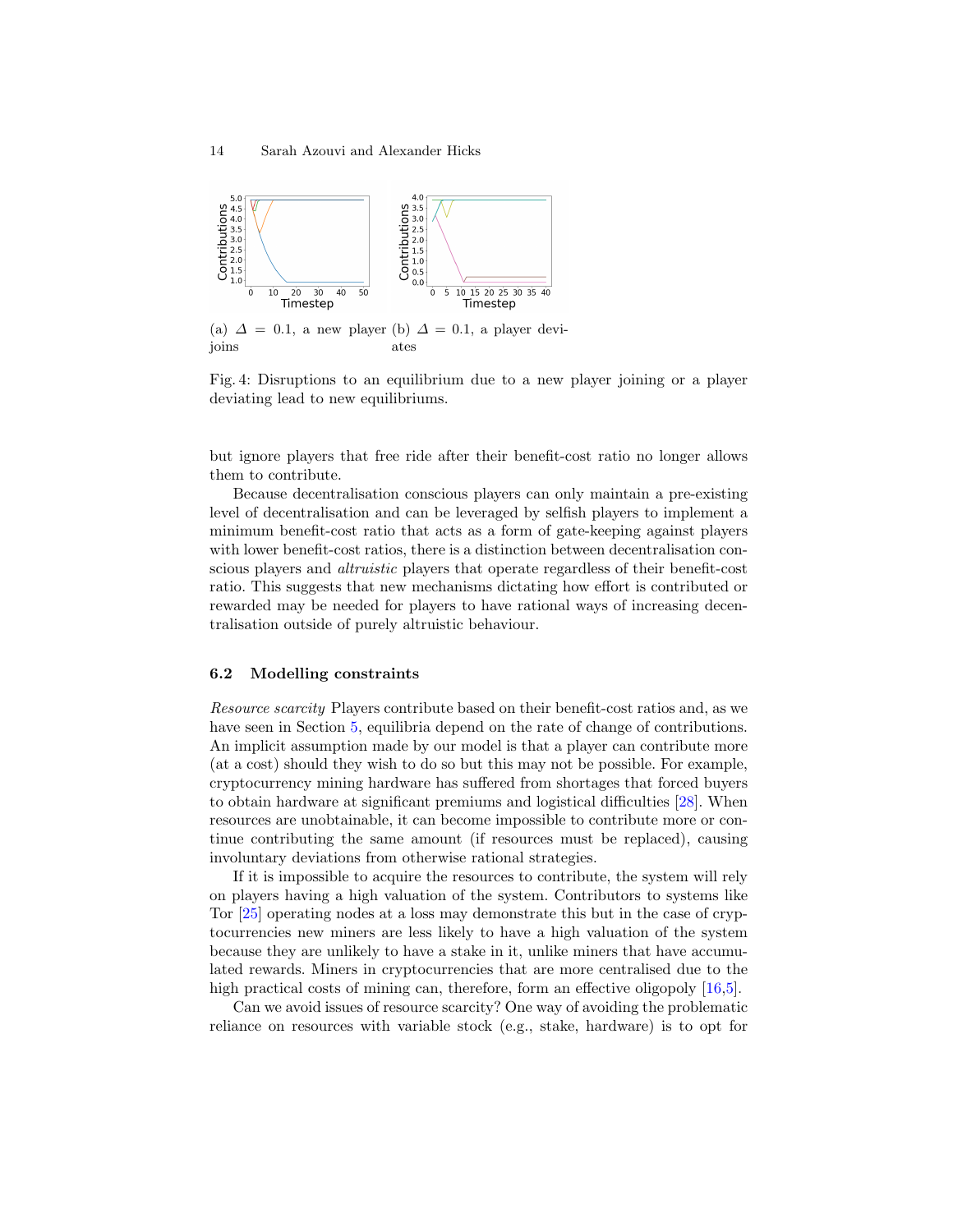mechanisms like proof-of-personhood [\[12\]](#page-16-9), which is equally distributed ("1 person  $= 1$  vote") and maximizes the NTE, although this has other issues to overcome.

Geographical and political decentralisation Because players contribute based on their benefit-cost ratios so the geographical distribution of players will matter if costs vary with location. For example, cryptocurrency mining is concentrated in the few areas where mining is most profitable.

Markets are also affected by political power and changes in regulations. China controlled 65% of Bitcoin's hashpower in 2019 [\[17\]](#page-16-13) but following new Chinese regulations [\[8\]](#page-15-6) the share of hashpower in the US has grown due to political stability with respect to Bitcoin mining [\[3\]](#page-15-7). The impact of markets and political power on decentralisation adds complexity and uncertainty in models, which may motivate decentralised systems less reliant on other markets e.g., proof-ofstake (based on the cryptocurrency's native tokens) or proof-of-personhood may be easier to reason about than proof-of-work (energy and hardware markets).

Incomplete and unequal information Our model has assumed perfect information at each step with players changing their contributions based on this information, but players could hide information such as the stock of unused resources they have at their disposal. Attacks such as selfish mining in proof-of-work cryptocurrencies [\[15\]](#page-16-14) are based on abusing information asymmetry, as are hostile takeovers which use previously unused but available mining capacity  $[10]$ . There is also an inherent delay in information propagating through a network. This may result in different equilibria as players adapt their contributions based on the information they receive at a point where it may no longer be accurate.

How much this matters is hard to determine. Attacks such as selfish mining have seldom been observed, and effort rarely varies across short time periods. (See the Bitcoin hashrate distribution over short time periods, even if the larger trend is growth [\[1\]](#page-15-9).) This may be due to issues like acquiring the additional resources needed to contribute more effort, but it may also be to maintain a level of decentralisation as our model suggests miners might do.

#### 6.3 Related Work

There is an important literature on modelling incentives in cryptocurrencies through refinements of Nash Equilibria that has been systematized [\[6\]](#page-15-10). Although the types of players and games considered vary across papers, none of the papers surveyed (except Varian's paper [\[27\]](#page-16-0)) consider the reliability of the system.

Varian's system reliability paper [\[27\]](#page-16-0) has previously been extended by Grossklags et al. [\[18\]](#page-16-15) in the context of investments in security and insurance. Grossklags et al. [\[19\]](#page-16-16) have also applied Varian's model to study the difference between expert and naive players in security games to quantify the impact of information. In this work, we have instead focused on decentralisation and introduced the NTEG, which extends Varian's model in another direction.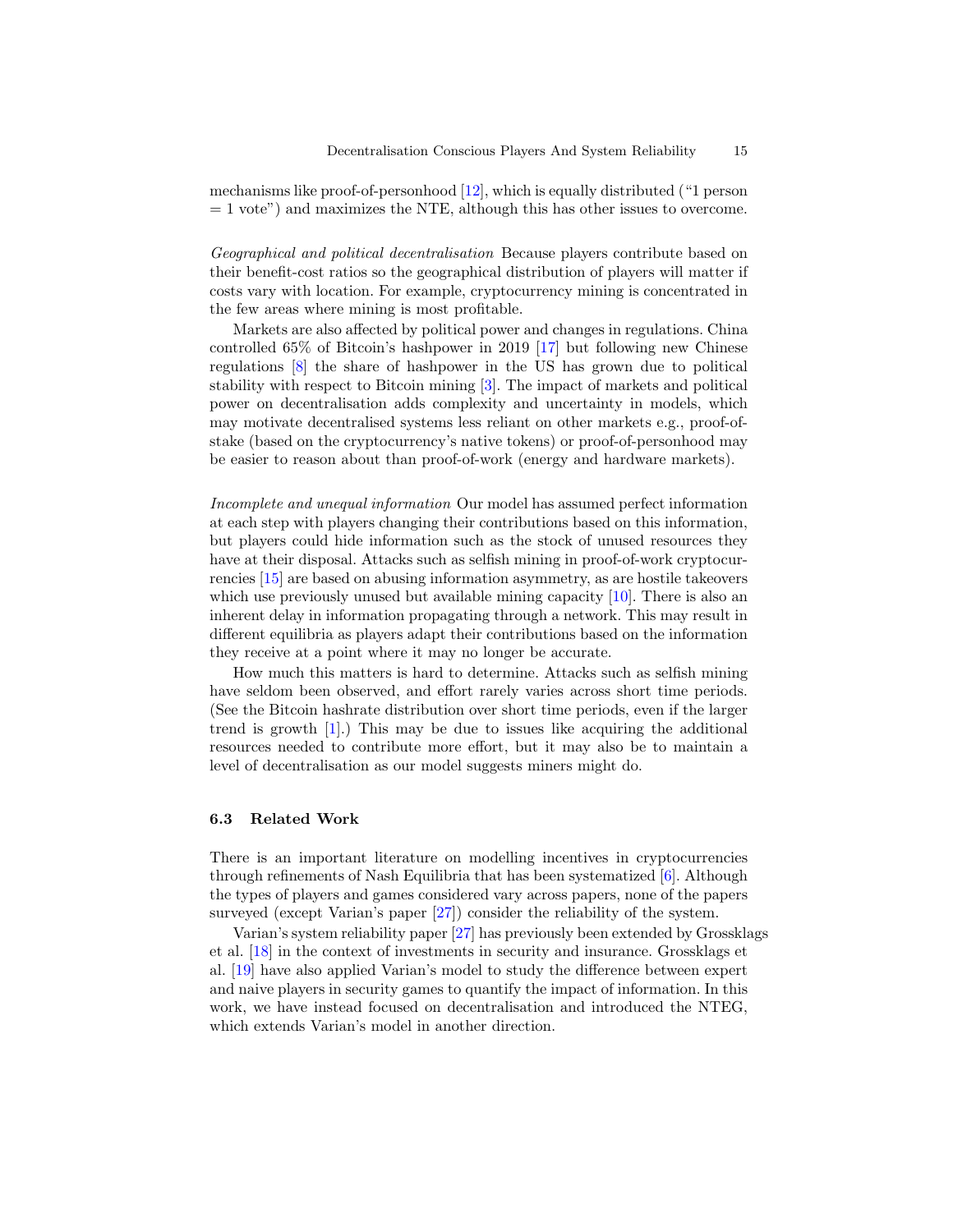# 7 Conclusion

We have proposed a model for decentralisation conscious players based on the NTE function we have introduced. The Nash equilibria show what could be expected from such players. Using simulations we have also considered how players may reach an equilibrium, including after disruptions. There is a variety of possibilities for future work and opportunities to apply our model to specific cases. This includes cases with valuations of the system which are hard to precisely define e.g., ideological commitment, as well as cases with very explicit valuations and dependencies on rewards but complex financial optimization such as cryptocurrencies. Protocol designers who wish to incorporate rational players, as opposed to honest players, but also wish to incorporate the reliability of the system in addition to short-term rewards could use the NTE function.

# Acknowledgments

Alexander Hicks was partially supported by Protocol Labs for this work.

# References

- <span id="page-15-9"></span>1. pools-timeseries, <https://www.blockchain.com/charts/pools-timeseries>
- <span id="page-15-4"></span>2. Abraham, I., Dolev, D., Gonen, R., Halpern, J.: Distributed computing meets game theory: robust mechanisms for rational secret sharing and multiparty computation. In: Proceedings of the twenty-fifth annual ACM symposium on Principles of distributed computing. pp. 53–62 (2006)
- <span id="page-15-7"></span>3. Allison, I.: Long in China's shadow, the US is becoming a Bitcoin mining power again (November 2020), [https://www.coindesk.com/](https://www.coindesk.com/us-becoming-bitcoin-mining-power-again) [us-becoming-bitcoin-mining-power-again](https://www.coindesk.com/us-becoming-bitcoin-mining-power-again)
- <span id="page-15-3"></span>4. Anderson, R.: Security engineering: a guide to building dependable distributed systems. John Wiley & Sons (2020)
- <span id="page-15-5"></span>5. Arnosti, N., Weinberg, S.M.: Bitcoin: A natural oligopoly. arXiv preprint arXiv:1811.08572 (2018)
- <span id="page-15-10"></span>6. Azouvi, S., Hicks, A.: Sok: Tools for game theoretic models of security for cryptocurrencies. arXiv preprint arXiv:1905.08595 (2019)
- <span id="page-15-0"></span>7. Bano, S., Sonnino, A., Al-Bassam, M., Azouvi, S., McCorry, P., Meiklejohn, S., Danezis, G.: Sok: Consensus in the age of blockchains. In: Proceedings of the 1st ACM Conference on Advances in Financial Technologies. pp. 183–198 (2019)
- <span id="page-15-6"></span>8. Baydakova, A.: China's crypto miners struggle to pay power bills as regulators clamp down on OTC desks (November 2020), [https://www.coindesk.com/](https://www.coindesk.com/chinese-miners-struggle-to-pay-for-electricity) [chinese-miners-struggle-to-pay-for-electricity](https://www.coindesk.com/chinese-miners-struggle-to-pay-for-electricity)
- <span id="page-15-1"></span>9. Bissias, G., Böhme, R., Thibodeau, D., Levine, B.N.: Pricing security in proof-ofwork systems. arXiv preprint ar Xiv:2012.03706 (2020)
- <span id="page-15-8"></span>10. Bonneau, J.: Hostile blockchain takeovers (short paper). In: International Conference on Financial Cryptography and Data Security. pp. 92–100. Springer (2018)
- <span id="page-15-2"></span>11. Bonneau, J., Miller, A., Clark, J., Narayanan, A., Kroll, J.A., Felten, E.W.: Sok: Research perspectives and challenges for Bitcoin and cryptocurrencies. In: 2015 IEEE symposium on security and privacy. pp. 104–121. IEEE (2015)

<sup>16</sup> Sarah Azouvi and Alexander Hicks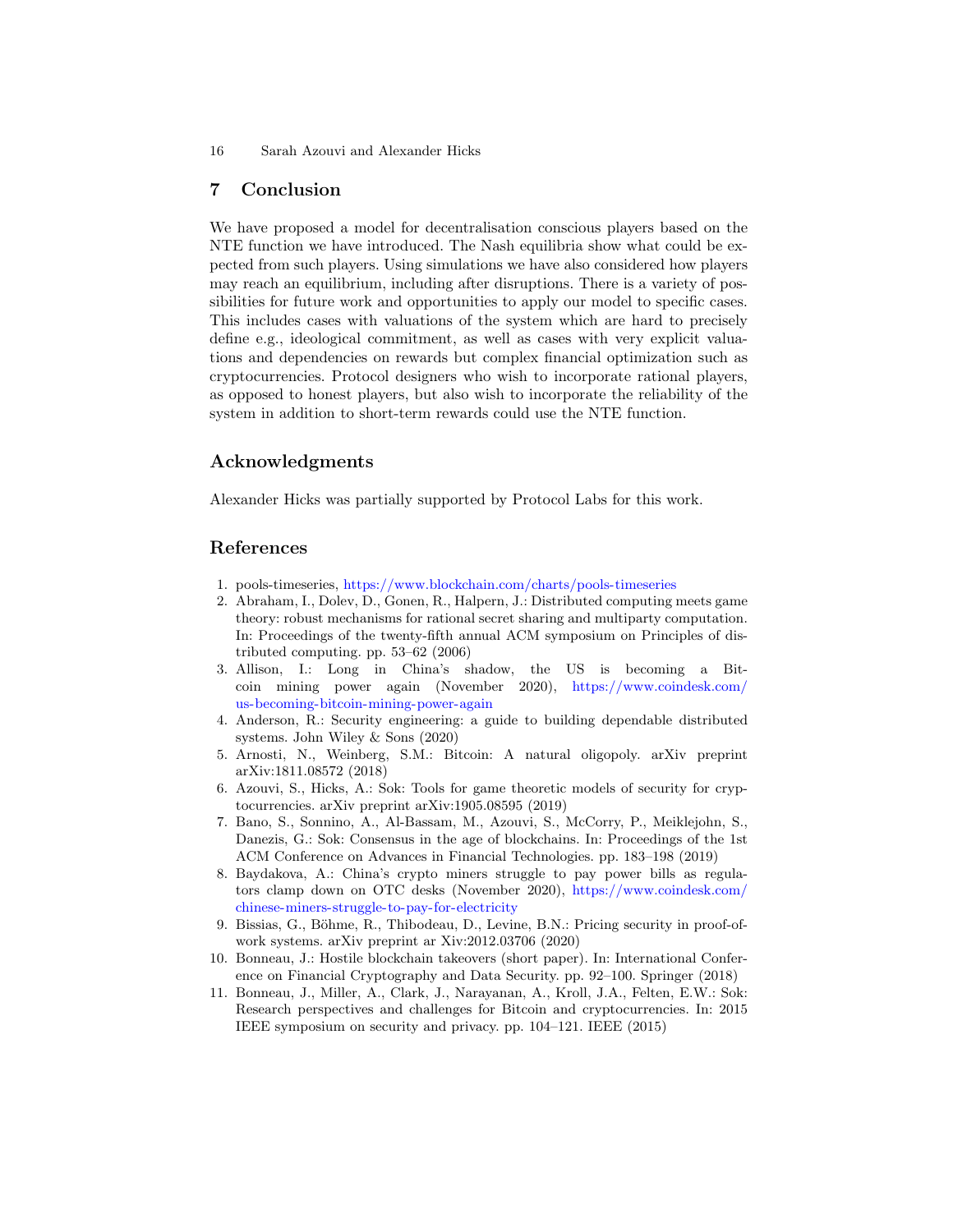- <span id="page-16-9"></span>12. Borge, M., Kokoris-Kogias, E., Jovanovic, P., Gasser, L., Gailly, N., Ford, B.: Proofof-personhood: Redemocratizing permissionless cryptocurrencies. In: 2017 IEEE European Symposium on Security and Privacy Workshops (EuroS&PW). pp. 23– 26. IEEE (2017)
- <span id="page-16-8"></span>13. Brünjes, L., Kiayias, A., Koutsoupias, E., Stouka, A.P.: Reward sharing schemes for stake pools. arXiv preprint arXiv:1807.11218 (2018)
- <span id="page-16-7"></span>14. Chen, X., Papadimitriou, C., Roughgarden, T.: An axiomatic approach to block rewards. In: Proceedings of the 1st ACM Conference on Advances in Financial Technologies. pp. 124–131 (2019)
- <span id="page-16-14"></span>15. Eyal, I., Sirer, E.G.: Majority is not enough: Bitcoin mining is vulnerable. In: International conference on financial cryptography and data security. pp. 436–454. Springer (2014)
- <span id="page-16-12"></span>16. Gencer, A.E., Basu, S., Eyal, I., Van Renesse, R., Sirer, E.G.: Decentralization in Bitcoin and ethereum networks. In: International Conference on Financial Cryptography and Data Security. pp. 439–457. Springer (2018)
- <span id="page-16-13"></span>17. Godbole, O.: Highest in 2 years: 65% of Bitcoin hash power is in China, report finds (December 2019), [https://www.coindesk.com/](https://www.coindesk.com/highest-in-2-years-65-of-bitcoin-hash-power-is-in-china-report-finds) [highest-in-2-years-65-of-bitcoin-hash-power-is-in-china-report-finds](https://www.coindesk.com/highest-in-2-years-65-of-bitcoin-hash-power-is-in-china-report-finds)
- <span id="page-16-15"></span>18. Grossklags, J., Christin, N., Chuang, J.: Secure or insure? a game-theoretic analysis of information security games. In: Proceedings of the 17th international conference on World Wide Web. pp. 209–218 (2008)
- <span id="page-16-16"></span>19. Grossklags, J., Johnson, B., Christin, N.: When information improves information security. In: International Conference on Financial Cryptography and Data Security. pp. 416–423. Springer (2010)
- <span id="page-16-4"></span>20. Hajdarbegovic, N.: Bitcoin miners ditch ghash.io pool over fears of 51% attack (Apr 2014), <https://www.coindesk.com/bitcoin-miners-ditch-ghash-io-pool-51-attack>
- <span id="page-16-2"></span>21. Judmayer, A., Stifter, N., Zamyatin, A., Tsabary, I., Eyal, I., Gazi, P., Meiklejohn, S., Weippl, E.R.: Pay-to-win: Incentive attacks on proof-of-work cryptocurrencies. IACR Cryptol. ePrint Arch. 2019, 775 (2019)
- <span id="page-16-6"></span>22. Kwon, Y., Liu, J., Kim, M., Song, D., Kim, Y.: Impossibility of full decentralization in permissionless blockchains. In: Proceedings of the 1st ACM Conference on Advances in Financial Technologies. pp. 110–123. AFT '19, ACM, New York, NY, USA (2019). [https://doi.org/10.1145/3318041.3355463,](https://doi.org/10.1145/3318041.3355463) [http://doi.acm.org/](http://doi.acm.org/10.1145/3318041.3355463) [10.1145/3318041.3355463](http://doi.acm.org/10.1145/3318041.3355463)
- <span id="page-16-3"></span>23. Neudecker, T., Hartenstein, H.: Short paper: An empirical analysis of blockchain forks in Bitcoin. In: International Conference on Financial Cryptography and Data Security. pp. 84–92. Springer (2019)
- <span id="page-16-5"></span>24. Roughgarden, T.: Selfish routing and the price of anarchy, vol. 174. MIT press Cambridge (2005)
- <span id="page-16-11"></span>25. Syverson, P., Dingledine, R., Mathewson, N.: Tor: The second generation onion router. In: Usenix Security. pp. 303–320 (2004)
- <span id="page-16-1"></span>26. Troncoso, C., Isaakidis, M., Danezis, G., Halpin, H.: Systematizing decentralization and privacy: Lessons from 15 years of research and deployments. Proceedings on Privacy Enhancing Technologies 2017(4), 404–426 (2017)
- <span id="page-16-0"></span>27. Varian, H.: System reliability and free riding. In: Economics of information security, pp. 1–15. Springer (2004)
- <span id="page-16-10"></span>28. Wong, J.I.: Ethereum miners are renting Boeing 747s to ship graphics cards and AMD shares are soaring (July 2017), [https://qz.com/1039809/](https://qz.com/1039809/amd-shares-are-soaring-ethereum-miners-are-renting-boeing-747s-to-ship-graphics-cards-to-mines/) [amd-shares-are-soaring-ethereum-miners-are-renting-boeing-747s-to-ship-graphics-cards-to-mines/](https://qz.com/1039809/amd-shares-are-soaring-ethereum-miners-are-renting-boeing-747s-to-ship-graphics-cards-to-mines/)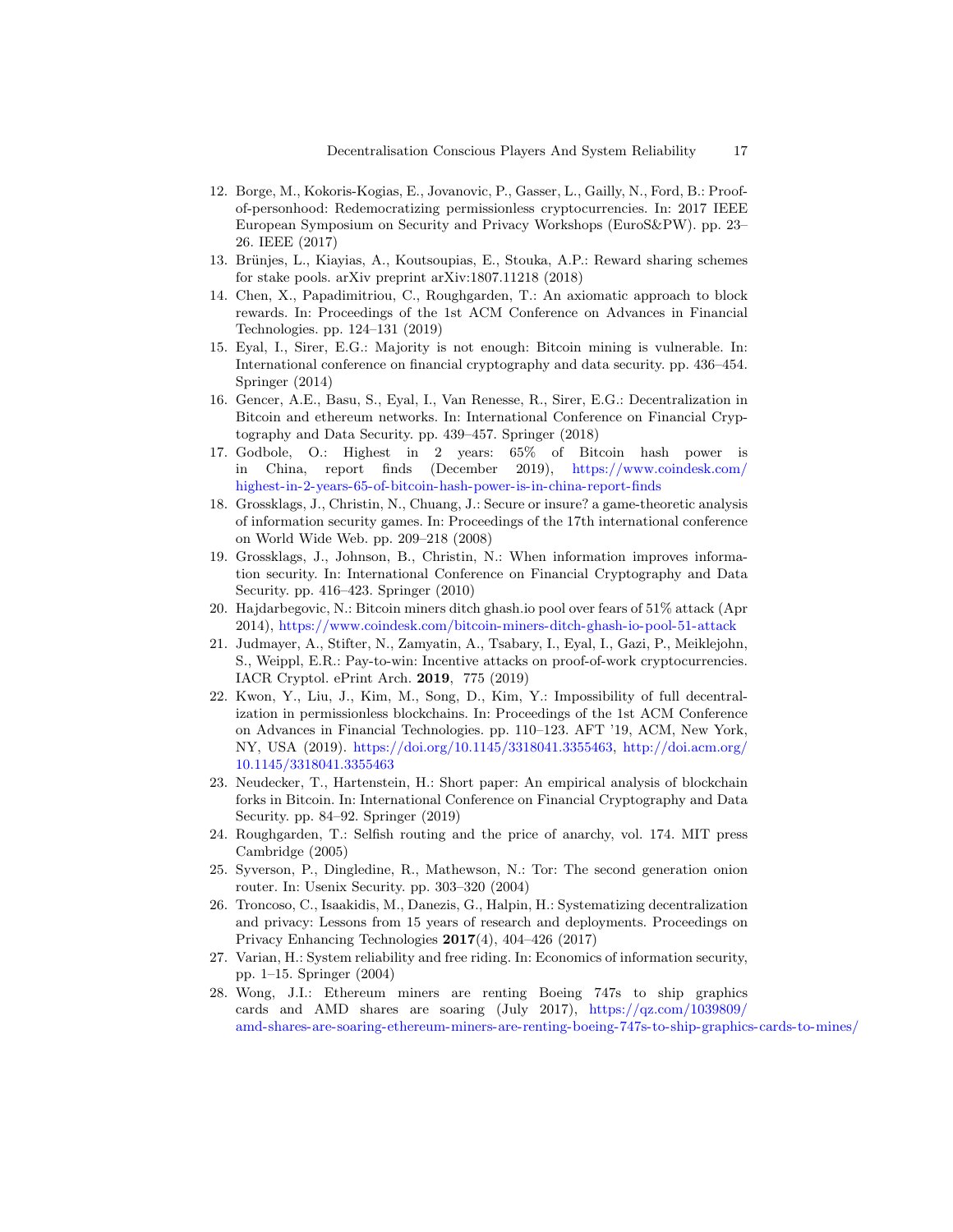## <span id="page-17-0"></span>A Proof of Theorem [1](#page-3-2)

To determine player 1's best strategy, we first study the continuous function  $x_1 \mapsto u_1(x_1)$  for a fixed  $x_2$  and try to find its global maximum. There are two cases to consider, depending on whether  $x_1 \le x_2$  or  $x_1 > x_2$ .

If  $x_1 < x_2$ , we have  $u_1 = \ln(\frac{x_1+x_2}{x_2})v_1 - c_1x_1$  and  $\frac{du_1}{dx_1} = \frac{v_1}{x_1+x_2} - c_1$ , so  $\frac{du_1}{dx_1} \ge 0$ iff Condition [11](#page-17-2) holds.

<span id="page-17-2"></span>
$$
x_1 + x_2 \le \beta_1 \tag{11}
$$

If  $x_1 > x_2$ , we have  $u_1 = \ln(\frac{x_1 + x_2}{x_1})v_1 - c_1x_1$  and  $\frac{du_1}{dx_1} = v_1(\frac{1}{x_1 + x_2} - \frac{1}{x_1}) - c_1$ , so  $\frac{du_1}{dx_1} < 0$ .

We can, therefore, define player 1's strategy as follows.

- 1. If  $\beta_1 < x_2$  then (from condition [11\)](#page-17-2)  $u_1$  is a decreasing function and player 1's best strategy is to play  $x_1 = 0$ .
- 2. If  $x_2 \leq \beta_1$  then (from condition [11\)](#page-17-2)  $u_1$  is increasing up to  $\min(x_2, \beta_1 x_2)$ so there are two cases to consider.
	- (a) If  $x_2 \leq \beta_1 x_2$  i.e., if  $x_2 \leq \frac{1}{2}\beta_1$ , then condition [\(11\)](#page-17-2) is always satisfied for  $x_1 \leq x_2$  and hence player 1 best strategy is to play  $x_1 = x_2$ . When  $x_1 > x_2$  u<sub>1</sub> decreases so player 1 maximizes u<sub>1</sub> by playing  $x_2$ .
	- (b) If  $x_2 > \beta_1 x_2$  or equivalently if  $\frac{1}{2}\beta_1 < x_2 \leq \beta_1$ : then player 1 best strategy is to play  $x_1 = \beta_1 - x_2$  (after which  $u_1$  starts decreasing according to condition  $(11)$ ).

The same analysis can be repeated for  $u_2$ , giving the same results. Therefore, there exist infinite equilibria where  $x_1 = x_2 = x_{eq}$  and  $x_{eq} \leq \frac{1}{2} \min(\beta_1, \beta_2)$ . We now show that these are the only equilibria of the game.

If one of the contributions, say  $x_2$ , is zero, then we are in case (2a) of the strategy for player 1 and their best response is also zero. Thus, we have  $x_1 =$  $x_2 = x_{eq}$  such that  $x \leq \frac{1}{2} \min(\beta_1, \beta_2)$ .

For the rest of this proof, we assume that  $x_1, x_2 > 0$ . Proceeding by contradiction, we assume that there exists a Nash equilibrium  $(x_{1_0}, x_{2_0})$  for which  $x_{2_0} \neq x_{1_0}$ . Since  $x_{2_0} \neq x_{1_0}$  and  $x_{1_0} > 0$  by assumption, this means we are in case (2b) of player 1's strategy and player 1 maximizes  $u_1$  when  $x_1 = \beta_1 - x_{20} = x_{10}$ .

Similarly, we have  $\beta_2 - x_{1_0} = x_{2_0}$ . Solving this system of two equations gives us  $x_{10} + x_{20} = \beta_1 = \beta_2$ . So unless  $\beta_1 = \beta_2$ , we have a contradiction.

If  $\beta_1 = \beta_2 = v/c$ , then we have  $x_{1_0} + x_{2_0} = v/c$ . Again, proceeding by contradiction, we assume that  $x_{10} > \frac{1}{2}v/c$ . This implies that  $x_{20} < \frac{1}{2}v/c$ , implying that we are in case (2a) of player's 1 strategy and thus that player 1's best response is  $x_{1_0} = x_{2_0}$ . The analysis is the same if  $x_{1_0} < \frac{1}{2}v/c$ , applied to player 2. This proves that players contribute the same at the equilibrium.

# <span id="page-17-1"></span>B Proof of Theorem [2](#page-4-5)

The analysis of  $x_1 \mapsto u_1(x_1)$  for  $(x_2, \ldots, x_n)$  fixed is similar to the analysis done in the two player case.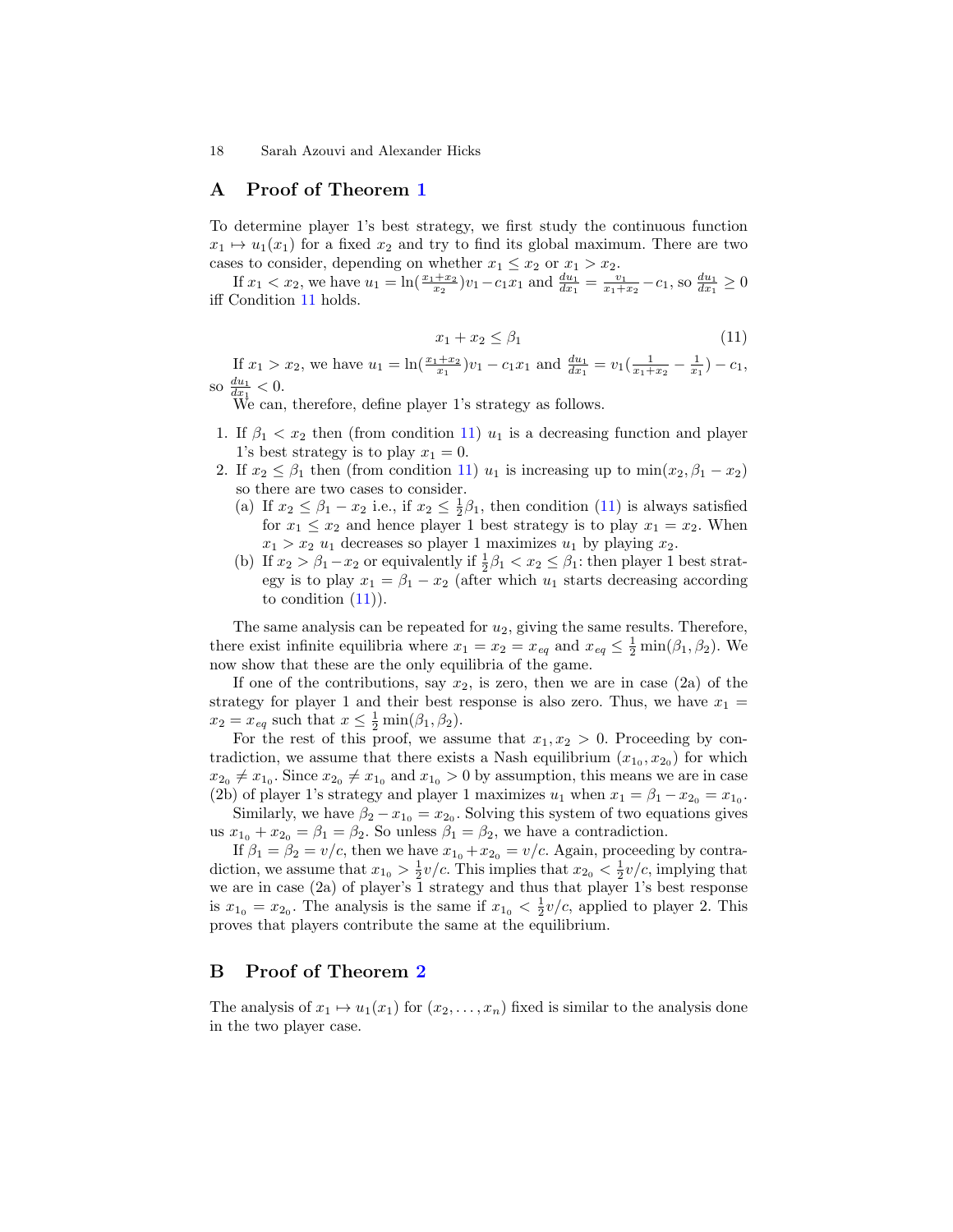If  $x_1 < \max_{i=2}^n (x_i)$ , we have  $u_1 = \ln(\frac{x_1 + \sum_{i=2}^n x_i}{m})v_1 - c_1x_1$  and  $\frac{du_1}{dx_1}$  $\frac{v_1}{\sum_{i=1}^n x_i} - c_1$ . Hence,  $\frac{du_1}{dx_1} \ge 0$  iff Condition [12](#page-18-0) holds.

<span id="page-18-0"></span>
$$
\sum_{i=1}^{n} x_i \le \beta_1 \tag{12}
$$

If  $x_1 > \max_{i=2}^n (x_i)$ , we have  $u_1 = \ln(\frac{x_1 + \sum_{i=2}^n x_i}{x_1})v_1 - c_1x_1 \frac{du_1}{dx_1} = v_1(\frac{1}{\sum_{i=1}^n x_i} \frac{1}{x_1}$ ) –  $c_1$ , so  $\frac{du_1}{dx_1}$  < 0.

As in the two player case, we can establish that player 1's best strategy for a fixed  $(x_2, \ldots, x_n)$  is as follows.

- 1. If  $\max_{i=2}^n (x_i) + \sum_{i=2}^n x_i \leq \beta_1$ , contribute  $\max_{i=2}^n (x_i)$ . This is because we will always have  $\sum_{i=1}^{n-2} x_i \leq \beta_1$  as long as  $x_1 \leq \max_{i=2}^{n-2} (x_i)$ , thus  $u_1$  increases as  $x_1$  increases up to  $\max_{i=2}^n (x_i)$  and then decreases. The best response is thus  $x_1 = \max_{i=2}^n (x_i)$ .
- 2. If  $\sum_{i=2}^{n} x_i < \beta_1 < \max_{i=2}^{n} (x_i) + \sum_{i=2}^{n} x_i$ , contribute  $\beta_1 \sum_{i=2}^{n} x_i$ . This is because (from Condition  $12$ )  $u_1$  is increasing up to that point, then decreasing.
- 3. If  $\sum_{i=2}^{n} x_i \ge \beta_1$  then  $u_1$  is decreasing and thus player 1's best response is to contribute nothing:  $x_1 = 0$ .

The best strategy of every other player is derived in the same way.

It is straightforward to show that for every contributing player, the following holds at the equilibrium.

$$
\forall i \in [1, n]: \sum_{j=1}^{n} x_j \le \beta_i \tag{13}
$$

Additionally, from the strategy defined above, we have that the case where players  $i + 1$  to n (for any  $1 \leq i \leq n - 1$ ) contribute the same value x such that  $\frac{1}{n-i}\beta_i \leq x \leq \frac{1}{n-i}\beta_{i+1}$  and others free-ride is a Nash equilibrium. All the players  $i+1$  to n are in case (1) of their strategies and thus contribute x whereas all the players 1 to  $i$  are in case (3) and contribute zero. It is straightforward that these are the only type of equilibria that exist where all contributing players contribute the same value.

Now, assume that there exist at least two contributing players  $i_1$  and  $i_2$  who contribute two values  $x_{i_1}$  and  $x_{i_2}$  at the equilibrium such that  $x_{i_1} \neq x_{i_2}$ . Without loss of generality we assume  $x_{i_1} < x_{i_2}$ . We start by showing that for every other contributing player *i*, their equilibrium contribution  $x_i$  is equal to  $x_{i_2}$ . We show this by contradiction: we assume that  $x_i \neq x_{i_2}$ .

If  $x_i < x_{i_2}$ , then  $x_i < \max_{j \neq i} x_j$  so we must be in case (2) of player *i*'s strategy defined above  $(x_i > 0$  by assumption). We conclude that  $x_i = \beta_i - \sum_{j \neq i} x_j$ , which tells us that  $\beta_i = \sum_{j=1}^n x_j$ . In a similar way, we have that  $x_{i_1} = \beta_{i_1} \sum_{j \neq i_1} x_j$ and thus  $\beta_{i_1} = \sum_{j=1}^{n} x_j = \beta_i$ , so players  $i_1$  and i have the same benefit-cost ratio which contradicts our assumption (Definition [1\)](#page-3-3). This also shows that there cannot exist two contributing players whose contributions are strictly less than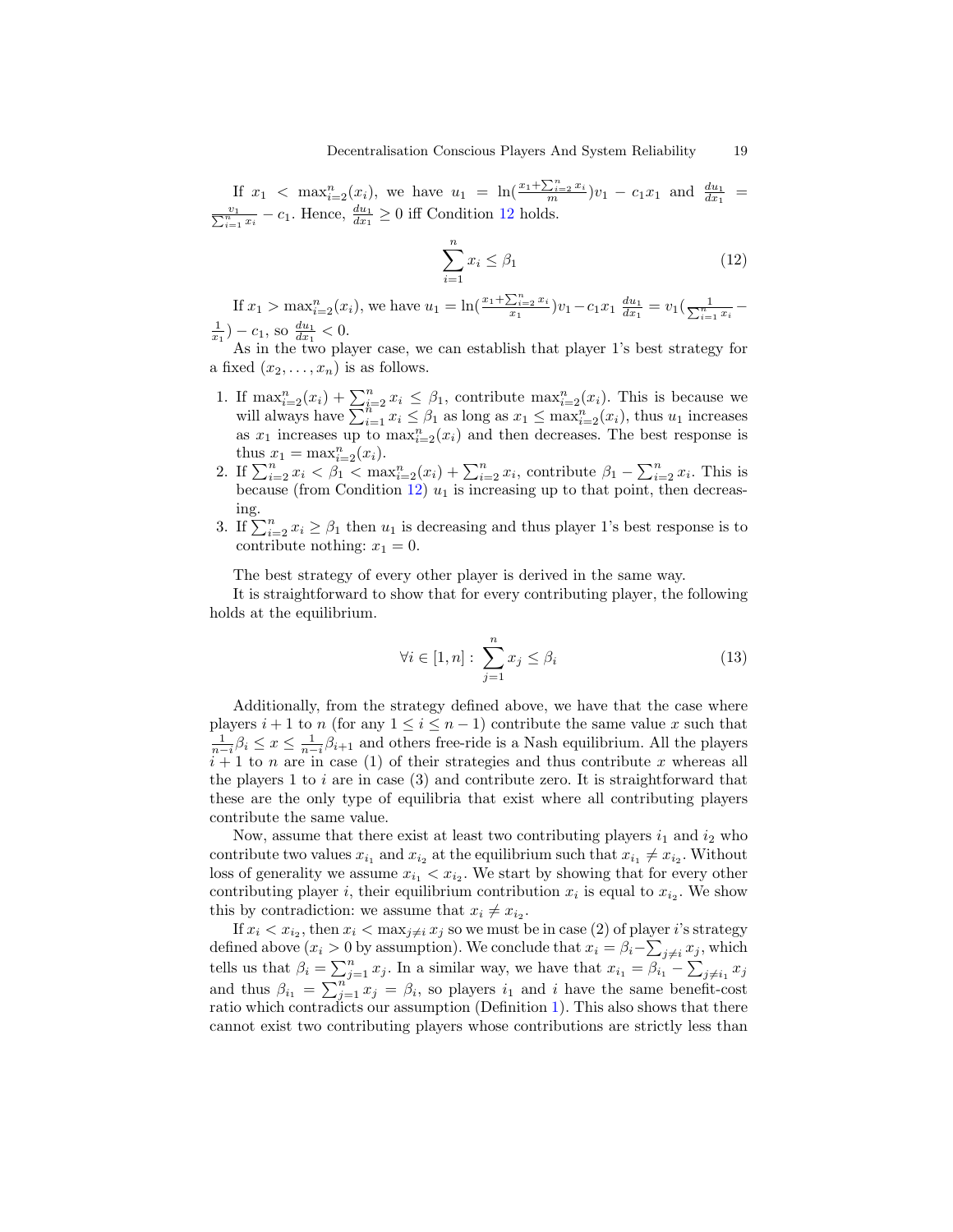$\max_i (x_i)$  unless they have the same benefit-cost ratio. (This will later be used as Lemma [1.](#page-4-3))

It must be that  $x_i > x_{i_2}$ , then  $x_{i_2} < \max_j x_j$  and the exact same analysis as above can be applied to  $x_{i_2}$ . This leads us to  $\beta_{i_2} = \beta_{i_1}$ . This is a contradiction, meaning that  $x_i \leq x_{i_2}$  and, therefore,  $x_i = x_{i_2}$ .

Thus at the equilibrium there can exist only two different non-zero contributions possible.

We assume that there exists 1 players contributing  $x_{i_1}$  and  $M = n - 1$  contributing  $x_{i_2}$ . According to player  $i_1$ 's' strategy (case (2)) we have the following.

$$
x_{i_1} = \beta_{i_1} - Mx_{i_2} \tag{14}
$$

(15)

Because player  $i_1$  is a contributing player, we have by assumption that  $x_{i_1}$  > 0, which implies  $x_{i_2} < \frac{\beta_{i_1}}{M}$ . We also have by assumption that  $x_{i_1} < x_{i_2}$ , which implies  $\beta_{i_1} - Mx_{i_2} < x_{i_2}$ , which in turn implies  $\frac{\beta_{i_1}}{n} < x_{i_2}$ .

According to condition [12,](#page-18-0) applied to player  $i_2$ , we have that  $Mx_{i_2}+x_{i_1} \leq \beta_{i_2}$ . Replacing the value of  $x_{i_1}$  in this inequality leads to  $\beta_{i_1} \leq \beta_{i_2}$ . We, therefore, have  $\frac{\beta_{i_1}}{n} < x_{i_2} < \frac{\beta_{i_1}}{M} \le \frac{\beta_{i_2}}{M}$ .

It is straightforward to verify that having one player with the smallest benefitcost ratio play  $x_{i_1}$  and the rest plays  $x_M$  is a Nash equilibrium.

### <span id="page-19-0"></span>C Proof of Theorem [3](#page-5-0)

With the addition of the reward, the utility function for player 1 is the following.

$$
u_1(x_1) = \begin{cases} \ln(\frac{x_1 + x_2}{\max(x_1, x_2)}) v_1 - c_1 x_1 + R \frac{x_1}{x_1 + x_2} & \text{if } \max(x_1, x_2) > 0\\ 0 & \text{if } \max(x_1, x_2) = 0 \end{cases}
$$
(16)

If  $x_1 < x_2, u_1 = \ln(\frac{x_1 + x_2}{x_2})v_1 - c_1x_1 + R\frac{x_1}{x_1 + x_2}$  and  $\frac{du_1}{dx_1} = \frac{v_1}{x_1 + x_2} - c_1 +$  $R \frac{x_2}{(x_1+x_2)^2}$ .

We solve the inequality  $\frac{du_1}{dx_1} > 0$ , written in terms of  $X = x_1 + x_2$ .

<span id="page-19-1"></span>
$$
\frac{du_1}{dx_1} > 0 \Leftrightarrow X^2 - \frac{v_1}{c_1}X - \frac{Rx_2}{c_1} < 0 \tag{17}
$$

Consider  $\Delta_1 = (\frac{v_1}{c_1})^2 + 4\frac{Rx_2}{c_1}$  and  $X_{\pm} = \frac{1}{2}(\frac{v_1}{c_1} \pm \sqrt{\Delta_1})$ , where  $X_{\pm}$  are the roots of the quadratic equation  $X^2 - \frac{v_1}{c_1}X - \frac{Rx_2}{c_1} = 0$ . We can rewrite inequality [17](#page-19-1) in terms of  $X_{\pm}$  as  $(X - X_{-})(X - X_{+}) > 0$ . Since  $X_{-} < X_{+}$ , the solution to this terms of  $X_{\pm}$  as  $(X - X_{-})(X - X_{+}) > 0$ . Since  $X_{-} < X_{+}$ , the solution to this inequality is  $X_{-} < X < X_{+}$ . We also note that  $\sqrt{ \Delta_1} > \frac{v_1}{c_1}$  and hence  $X_{-} < 0$ . Since we also have  $X \geq 0$ , we can conclude the following for a fixed  $x_2$ .

$$
\frac{du_1}{dx_1} > 0 \Leftrightarrow x_1 + x_2 < \frac{1}{2}(\frac{v_1}{c_1} + \sqrt{\Delta_1})
$$
\n(18)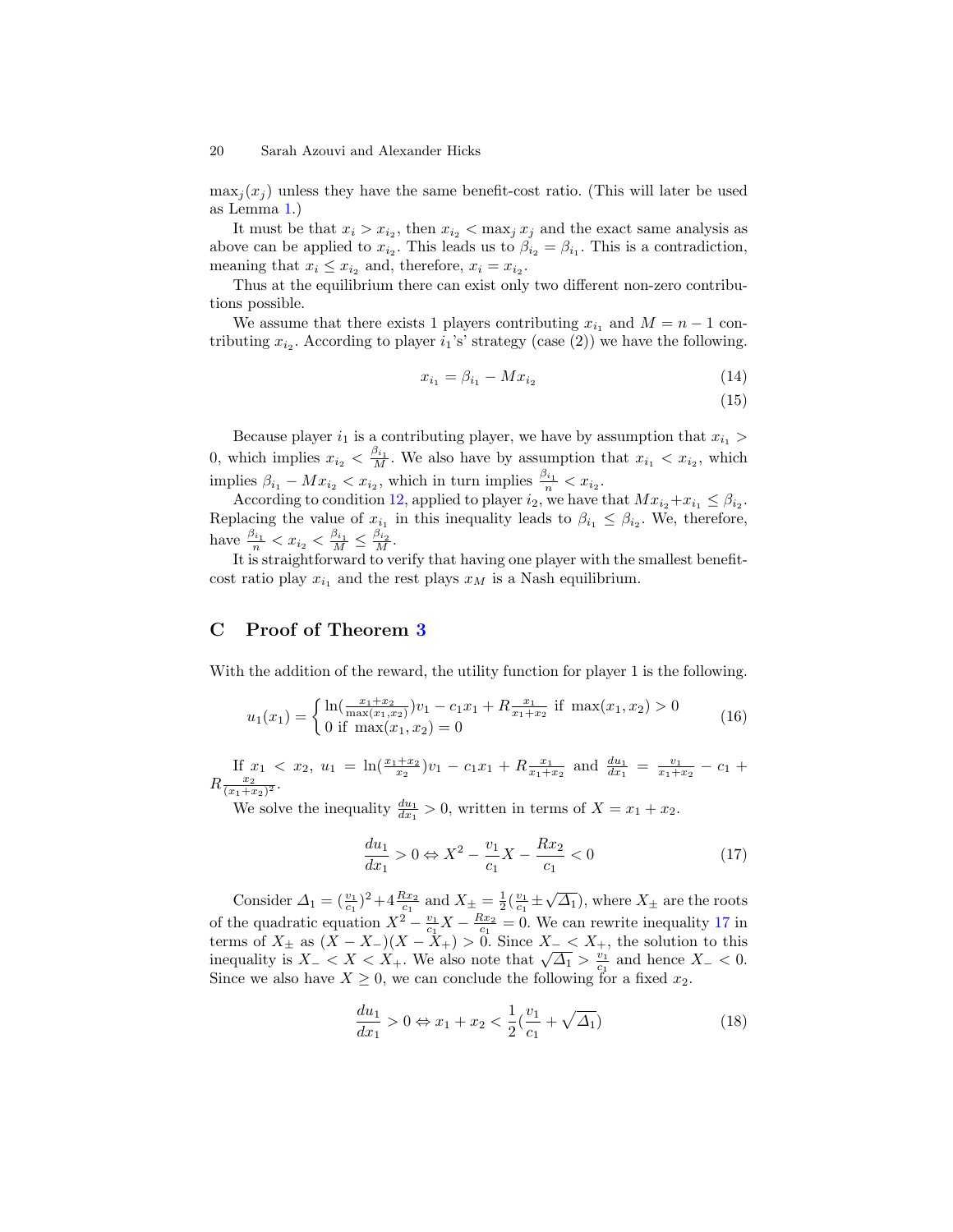If  $x_1 > x_2$ ,  $u_1 = \ln(\frac{x_1+x_2}{x_1})v_1 - c_1x_1 + R\frac{x_1}{x_1+x_2}$  and  $\frac{du_1}{dx_1} = v_1(\frac{1}{x_1+x_2} - \frac{1}{x_1})$  $c_1 + R \frac{x_2}{(x_1+x_2)^2}$ . In that case we have  $\frac{du_1}{dx_1} > 0$  iff  $\frac{x_2(x_1(R-v_1)-v_1x_2)}{x_1(x_1+x_2)^2} - c_1 > 0$  and, therefore,  $\frac{du_1}{dx_1} < 0$  if  $R < v_1$ .

Assume that  $(x_{1_0}, x_{2_0})$  are the equilibrium values. If  $x_{1_0} > \frac{1}{2}(\frac{v_2}{c_2} + \sqrt{\Delta_2}) =$  $\frac{1}{2}(\frac{v_2}{c_2}+\sqrt{(\frac{v_2}{c_2})^2+4\frac{Rx_{10}}{c_2}})$  then  $x_2 \mapsto u_2$  is decreasing (due to the result derived above and the assumption that  $R < \min(v_1, v_2)$  and thus player 2 maximizes their utility by contributing  $x_{20} = 0$ . If  $x_{20} = 0$ , player 1 is better off contributing a very small amount to be sure to get the reward while minimizing their cost, so  $x_{10} \approx 0$ . This contradicts the condition  $x_{10} > \frac{1}{2}(\frac{v_2}{c_2} + \sqrt{\Delta_2})$ , which means that  $x_{10} < \frac{1}{2}(\frac{v_2}{c_2} + \sqrt{\Delta_2})$ . The exact same argument can be made to derive  $c<sub>2</sub>$  $x_{2_0} < \frac{1}{2}(\frac{v_1}{c_1} + \sqrt{\Delta_1}).$ 

Assume now that  $x_{10} \neq x_{20}$  and, without loss of generality, that  $\max(x_{10}, x_{20}) =$  $x_{10}$ . Since  $R < v_1$  then  $\frac{du_1}{dx_1} < 0$  for  $x_1 \ge x_{20}$  and hence player 1 best strategy is to contribute  $x_{1_0} \leq x_{2_0}$  which contradicts our assumption. We thus conclude that  $x_{1_0} = x_{2_0}$ .

Combining  $x_{1_0} = x_{2_0} = x$  with the two inequalities derived in the first part of this proof, we have the following bounds on  $x$ .

<span id="page-20-1"></span>
$$
\begin{cases} x < \frac{1}{4} \left( \frac{v_1}{c_1} + \sqrt{\left( \frac{v_1}{c_1} \right)^2 + 4 \frac{Rx}{c_1}} \right) \\ x < \frac{1}{4} \left( \frac{v_2}{c_2} + \sqrt{\left( \frac{v_2}{c_2} \right)^2 + 4 \frac{Rx}{c_2}} \right) \end{cases} \tag{19}
$$

We now derive a closed-form solution for the constraint on  $x$ . To solve the Inequality System [19,](#page-20-1) we write  $X = \sqrt{\frac{v_1}{c_1}^2 + 4\frac{Rx}{c_1}}$  and, for ease of notation, write  $c = c_1$  and  $v = v_1$ . Squaring and expanding X, one finds that  $4x =$  $\frac{c}{R}(X^2 - (\frac{v}{c})^2)$ . Accordingly, rewriting the Inequality System [19](#page-20-1) in terms of X gives us the following.

<span id="page-20-2"></span>
$$
\frac{c}{R}X^2 - X - \frac{v^2}{Rc} - \frac{v}{c} < 0\tag{20}
$$

With  $\Delta' = 1 + 4 \frac{c}{R} (\frac{v^2}{Rc} + \frac{v}{c}),$  we have that  $\Delta' > 0$  so the inequality can be simplified as  $(X - X'_{-})(X - X'_{+}) < 0$  with  $X'_{\pm} = R \frac{1 \pm \sqrt{\Delta'}}{2c}$ . Since  $X'_{-} < X'_{+}$ , the solution to Inequality [20](#page-20-2) is  $X'_{-} < X < X'_{+}$ . As  $X'_{-} > 0$ , we have  $(X'_{-})^2 <$  $X^2 < (X_+')^2$  and, therefore, the solutions to the Inequality System [19](#page-20-1) are the following, with  $\Delta_1' = 1 + 4\frac{c_1}{R}(\frac{v_1^2}{Rc_1} + \frac{v_1}{c_1})$  and  $\Delta_2' = 1 + 4\frac{c_2}{R}(\frac{v_2^2}{Rc_2} + \frac{v_2}{c_2})$ .

$$
\begin{cases} \frac{c_1}{4R}((R\frac{1-\sqrt{\Delta_1'}}{2c_1})^2 - (\frac{v_1}{c_1})^2) < x < \frac{c_1}{4R}((R\frac{1+\sqrt{\Delta_1'}}{2c_1})^2 - (\frac{v_1}{c_1})^2) \\ \frac{c_2}{4R}((R\frac{1-\sqrt{\Delta_2'}}{2c_2})^2 - (\frac{v_2}{c_2})^2) < x < \frac{c_2}{4R}((R\frac{1+\sqrt{\Delta_2'}}{2c_2})^2 - (\frac{v_2}{c_2})^2) \end{cases} \tag{21}
$$

# <span id="page-20-0"></span>D Proof of Theorem [4](#page-6-2)

Consider the strategy of player  $n + 1$  (the new player) as outlined in [10.](#page-6-1) In the 1-value equilibrium we have  $\sum_{i=1}^{n} x_i = nx_{eq}$ .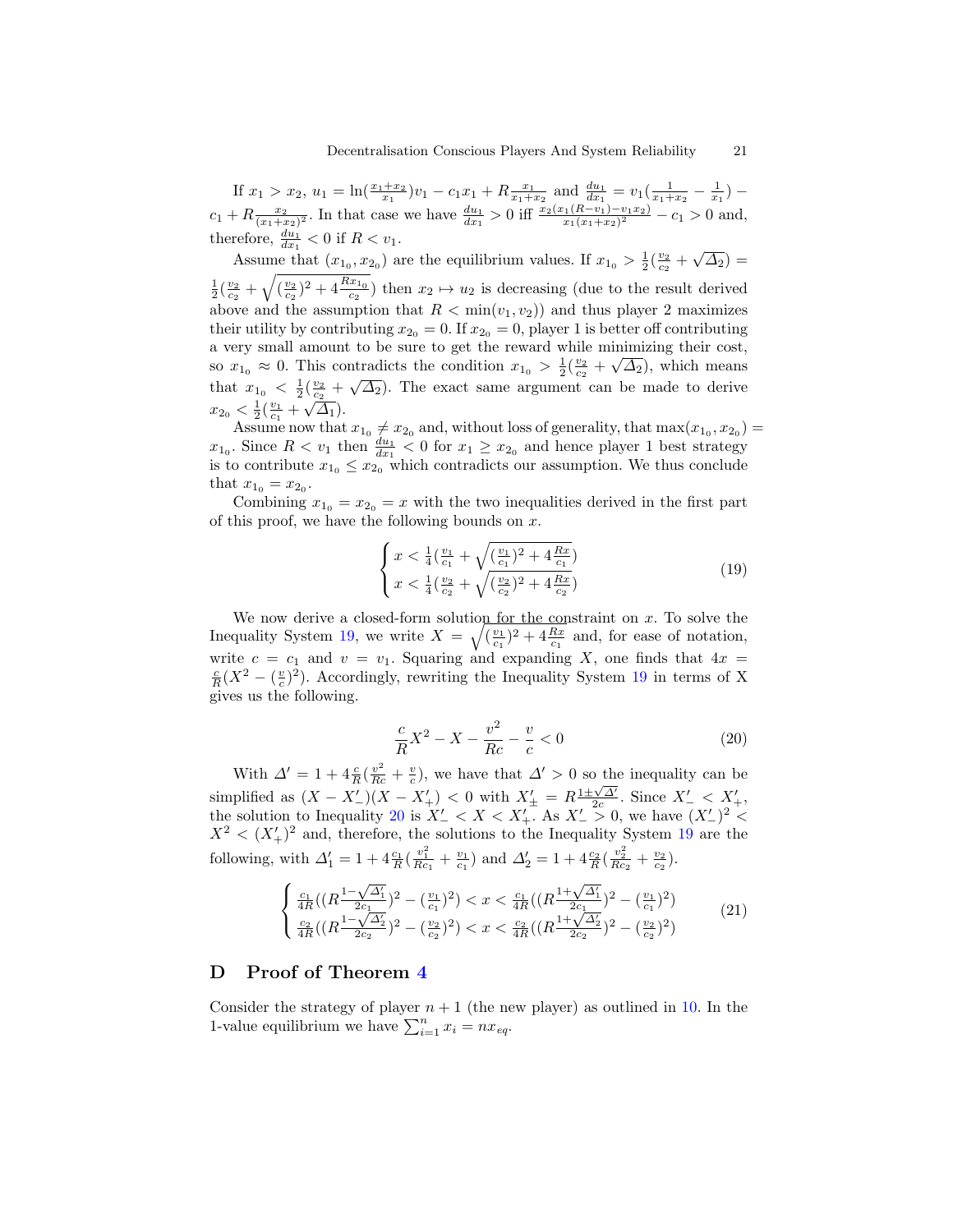- 22 Sarah Azouvi and Alexander Hicks
- 1. If  $nx_{eq} \geq \beta$ , player  $n+1$  is not incentivised to contribute anything so the equilibrium stays unchanged.
- 2. If  $nx_{eq} < \beta$ , there are two cases to consider.
	- (a) If  $x_{eq} < \beta nx_{eq}$  then player  $n+1$  contributes  $x_{eq}$ . Since  $nx_{eq} < \beta_j$ (from [4\)](#page-4-0) this means that for every player  $1 \leq j \leq n$  we are in case (1) of their strategy. They only change their contribution after the introduction of player  $n+1$  if  $\beta_j - nx_{eq} < x_{eq}$  or equivalently  $\beta_j < (n+1)x_{eq}$ . Since  $\beta_1 \leq \beta_i$ , there is at least one player who will change their contribution in this case if and only if  $\beta_1 < (n+1)x_{eq}$ , in which case we also have  $\beta_1 < \beta$  from  $x_{eq} < \beta - nx_{eq}$ .
	- (b) If  $x_{eq} \geq \beta nx_{eq}$  then player  $n+1$  contributes  $\beta nx_{eq}$ . As before, player j only changes their contribution after the introduction of player  $n+1$  if  $\beta_j - (n-1)x_{eq} - (\beta - nx_{eq}) < x_{eq}$  or equivalently if  $\beta_j < \beta$ . This happens only if  $\beta_1 < \beta$ . In this case, we also have  $\beta_1 < \beta < (n+1)x_{eq}$ from  $x_{eq} \geq \beta - nx_{eq}$ .

A necessary and sufficient condition to having one player changing their contribution is, therefore,  $\beta > \beta_1$  and  $\frac{1}{n+1}\beta_1 < x_{eq} < \frac{1}{n}\beta$ .

# <span id="page-21-0"></span>E Proof of Theorem [5](#page-7-1)

From Equation [6,](#page-4-2) we have  $\sum_{i=1}^{n} x_i = \beta_1$ . For any new player  $n + 1$  playing  $x_{n+1} > 0$  we will, therefore, have  $\sum_{i=1}^{n+1} x_i > \beta_1$ , so according to [10](#page-6-1) the best strategy for player 1 would now be to free ride. According to [10,](#page-6-1) the new player contributes if and only if  $\sum_{i=1}^n x_i < \beta$  or equivalently  $\beta_1 < \beta$ . Under this condition, a new player disrupts the equilibrium, which causes player 1 to free ride.

## <span id="page-21-1"></span>F Proof of Theorem [6](#page-7-2)

If a player leaves the game by no longer contributing, we have the following. In the 1-value equilibrium case, since  $x_{eq} \leq \frac{1}{n-1}\beta_1 < \frac{1}{n-1}\beta_2 < \ldots < \frac{1}{n-1}\beta_n$ (implied by Condition [4\)](#page-4-0), a player leaving the game does not change the equilibrium (as specified by [10\)](#page-6-1). Hence a player leaving the game does not disrupt the equilibrium.

# <span id="page-21-2"></span>G Proof of Theorem [7](#page-7-0)

By assumption, every player (other than player k) is playing  $x_{eq}$ . After the deviation happens, but before any other changes, players k is playing  $x_{k_0}$  and the  $n-2$  other players are still contributing  $x_{eq}$ . Each player's new best response then becomes  $x_{i, new} = \max\{0, \min(\max(x_{eq}, x_{k_0})), (\beta_i - x_{k_0}) - (n - 2)x_{eq}\}\$  due to Condition [10.](#page-6-1)

Consider the following cases.